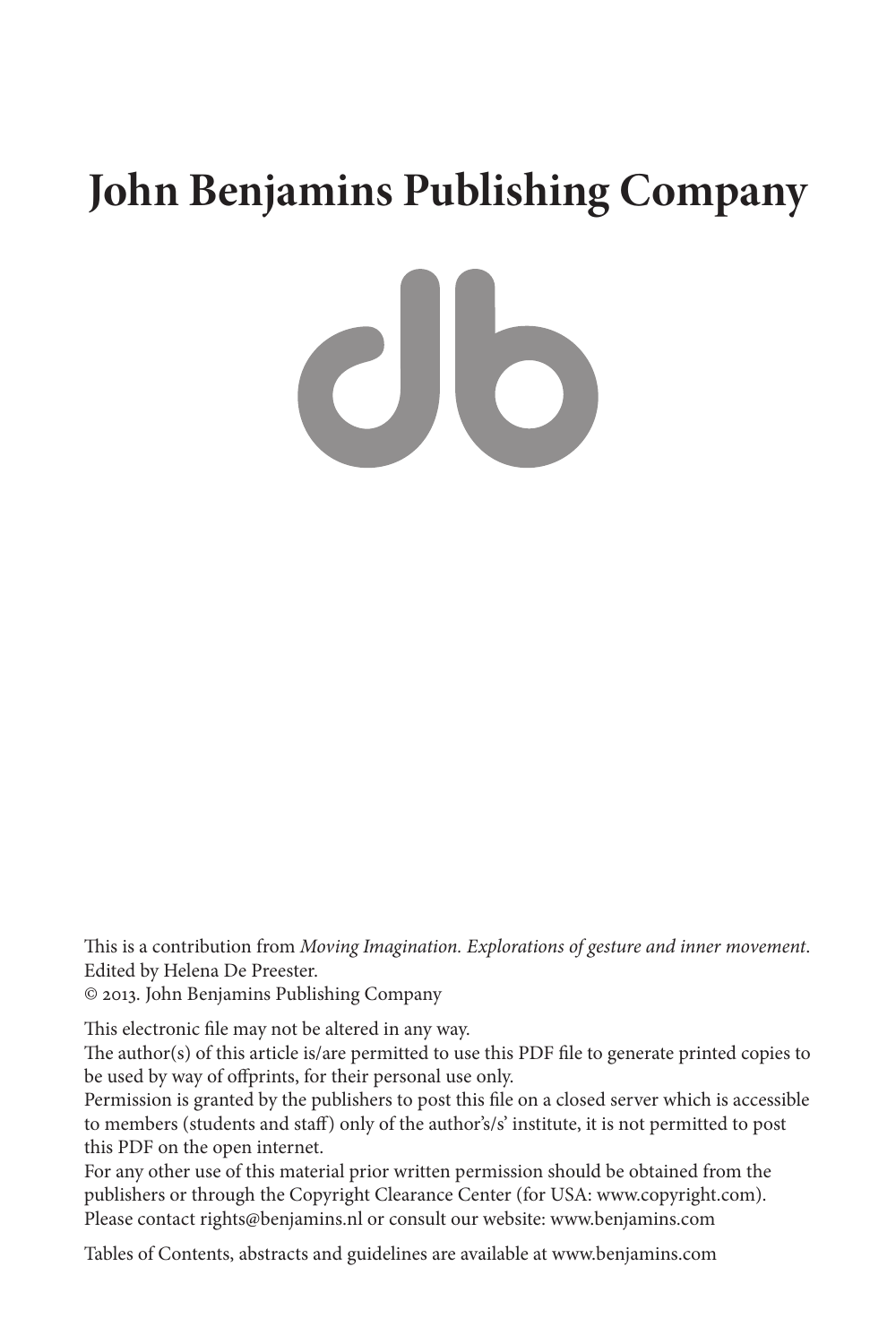# **Is gesture knowledge? A philosophical approach to the epistemology of musical gestures**

Michael Funk & Mark Coeckelbergh Technische Universität Dresden and University of Twente

### **1. Introduction**

With this chapter we want to provide a philosophical approach to the epistemology of *musical gestures* as a perspective to the discussion of *moving imagination*. Our basic question is: "Is gesture knowledge?"

In section two we want to clarify the context of studies on musical gestures in musical scholarship and its interdisciplinary implications. Definitions of musical gestures are introduced with respect to two basic assumptions: meaning and movement. The third section is on classical epistemology. We discuss the definition of propositional knowledge, its Platonic implications and we also focus on critiques. In the next step, and with respect to Michael Polanyi, we reconstruct the limits of propositional knowledge and the potentials of implicit knowledge for an epistemology of musical gestures. In the fifth section the notion of post-Cartesian thinking and gestures as critique on Cartesian dualism are discussed by taking into account the epistemology of Ludwig Wittgenstein and the enactive approach with its implications for sensorimotor knowledge and its embodiment. After these epistemological steps with respect to Bernhard Irrgang, Don Ihde, Marc Leman and Rolf Inge Godøy, we focus on technical mediation of gestural body movements and material, non-linguistic, hermeneutics. Section seven is on cultural and social aspects. We introduce three forms of knowledge, the concepts of dis-embodiment and re-embodiment and the cultural dependence of musical gesture*s* with respect to Western score-oriented music(s) and Indian music(s). The results and thesis are summarised in the last section.

# **2. Musical gestures as subject of musical scholarship and interdisciplinary research**

Currently, in musical scholarship interdisciplinary shaped discussions on musical gestures, respectively the relation between music and gestures develops increasingly.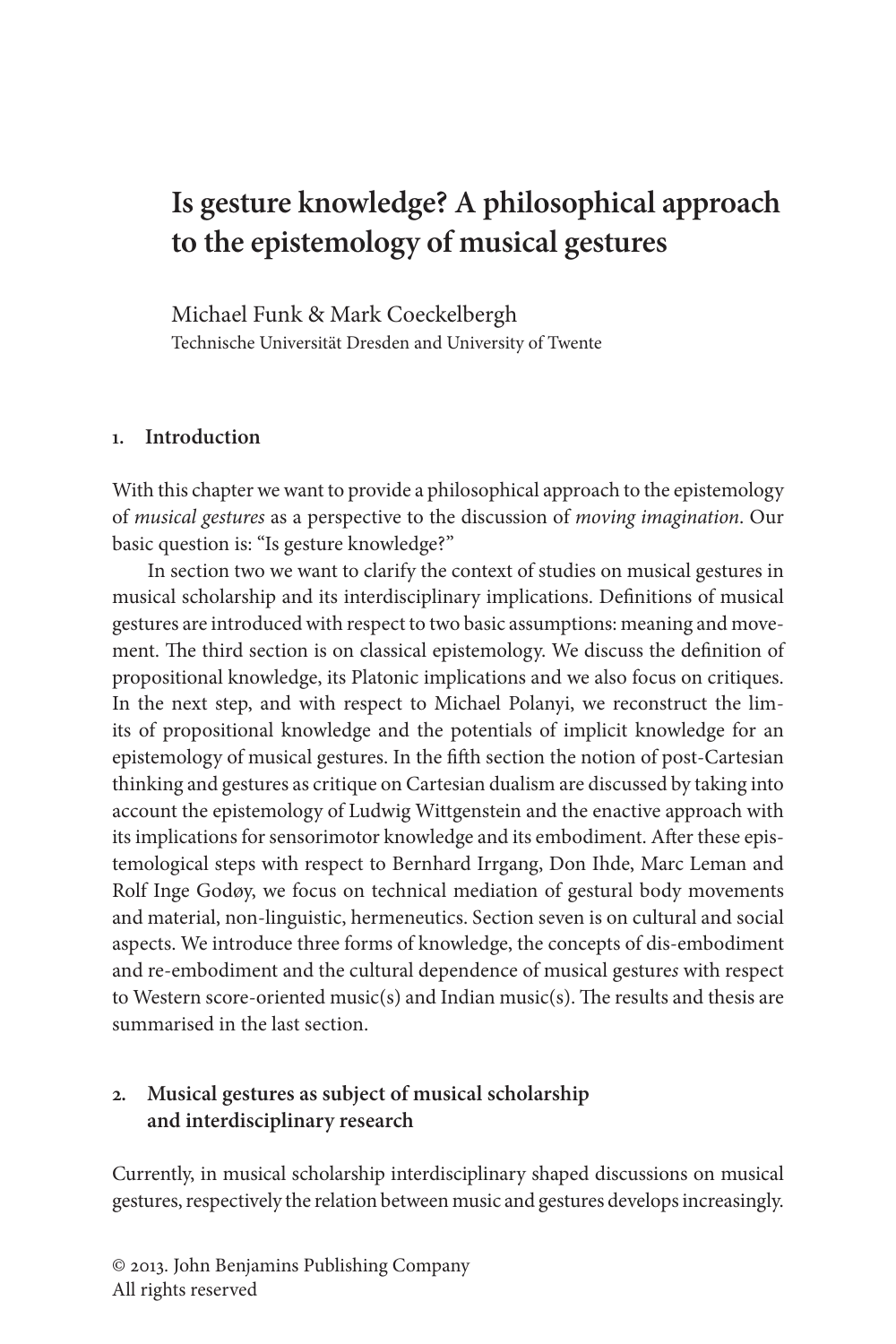These discussions are characteristic for methodological changes from score centered research to body oriented studies in musical scholarship at the beginning of the 21st century ([Leman 2008,](#page-18-0) pp. 27–49, [Godøy & Leman 2010,](#page-17-0) p. ix, [Gritten &](#page-17-1)  [King 2006,](#page-17-1) p. ix). The "First International Conference on Music and Gesture [...] was held in August 2003" ([Gritten & King 2006](#page-17-1), p. xix). With respect to piano music, for Robert S. Hatten musical gesture*s* became the main topic in his *Interpreting Musical Gestures, Topics, and Tropes* ([Hatten 2004](#page-18-1)). This book is another important contribution to the systematic research of musical gestures ([Mazzola &](#page-18-2)  [Cherlin 2009,](#page-18-2) p. 68).

The terminology and methodology in research on gestures depends on the academic context: "What can be said about the nature of gestures is very much dependent on the paradigm in which they are studied." ([Ishino & Stam 2011](#page-18-3), p. 6) Studying gestures and especially musical gestures means interdisciplinary research [\(Gritten & King 2011,](#page-17-2) pp. 1ff., [Jensenius et al. 2010,](#page-18-4) p. 28, [Leman &](#page-18-5)  [Godøy 2010,](#page-18-5) p. 10).

> Consequently, the field has attracted researchers from a number of different disciplines such as anthropology, cognitive science, communication, neuroscience, psycholinguistics, primatology, psychology, robotics, sociology and semiotics, and the number of modern gesture studies has grown. [\(Ishino & Stam 2011,](#page-18-3) p. 3)

With this chapter we want to add a philosophical perspective to the discussion. To clarify our academic background and the methodological paradigm it is important to indicate that philosophical research on musical gestures does not necessarily mean empirical studies of musical practice. We focus on conceptual analysis with respect to the history of philosophical thinking. Therefore we need a systematic starting point: a definition of musical gesture.

Definitions of gesture in terms of communication or control, and metaphors with respect to the recent discussions are summarised in [Jensenius et al. \(2010](#page-18-4), p. 14–19). The approach of [Hatten \(2004](#page-18-1)) is interpreted as the metaphorical definition because of his crucial claim that gestural competency arises from physical, biological, cognitive, social, cultural and multi-stylistic experience. This definition is discussed in [Jensenius et al. \(2010](#page-18-4), p. 18) insofar

> he seems not to refer to the body movement or the generating actions that create sound. […] [And a] somewhat analogous definition to those of […] Hatten is suggested in ([Gritten & King 2006](#page-17-1), xx) […].

Hatten states: "I define human gesture rather inclusively as *any energetic shaping through time that may be interpreted as significant*." ([Hatten 2006,](#page-18-6) p. 1) [Anthony](#page-17-2)  [Gritten and Elaine King \(2011,](#page-17-2) p. 1) furthermore are supporting him with this statement: "Hatten's definition of human gesture as 'any energetic shaping through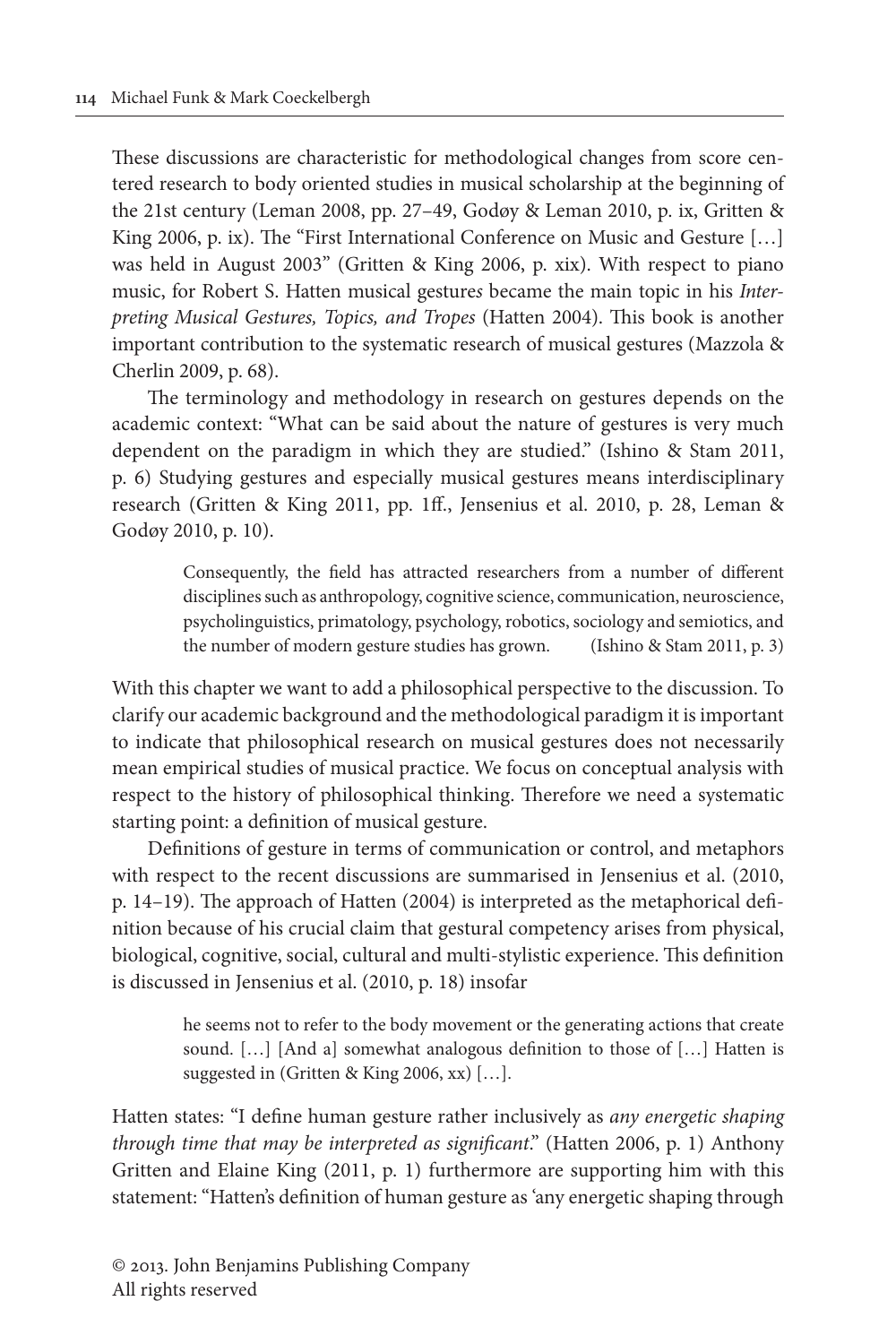time that may be interpreted as significant' (2006, p. 1) provides a central starting point for researchers." [\(Gritten & King 2011,](#page-17-2) p. 1) But most attempts to find a definition of musical gesture remain "vague to some extent" ([Jensenius et al. 2010](#page-18-4), p. 30, see also [Ishino & Stam 2011,](#page-18-3) p. 4). There is no overarching and adequate definition. But explicitly or at least implicitly, and at first sight, movement (action) and meaning (significance) in relation to sound shape the roots of 21st century research on musical gestures. Rolf Inge Godøy and Marc Leman claim:

> We would go so far as to claim that music is basically a combination of sound and movement, and that music means something to us because of this combination. We use the expression "musical gesture" to denote this meaningful combination of sound and movement […].

> > ([Godøy & Leman 2010](#page-17-0), p. ix, see also [Leman & Godøy 2010,](#page-18-5) p. 3)

Whether or not Hatten addresses the notion of body movement and action for studying musical gestures adequately ([Jensenius et al. 2010,](#page-18-4) p. 18), even for Gritten and King movement and significance seems to be a "ground assumption":

> a gesture is movement or change in state that becomes marked as significant by an agent. This is to say that for movement or sound to be(come) gesture, it must be taken intentionally by an interpreter, who may or may not be involved in the actual sound production of a performance, in such a manner as to donate it with the trappings of human significance. ([Gritten & King 2006](#page-17-1), p. xx)

And in 2011 both authors highlight the significance of physical movement:

Indeed, all of the chapters are grounded in the premise that musical gestures are cross-modal and that gestures include non-sounding physical movements as well as those that produce sound. [\(Gritten & King 2011,](#page-17-2) p. 6)

For [Jensenius et al. \(2010](#page-18-4), p. 30) "most authors seem to agree that gestures involve both body movement and meaning." Guerino Mazzola and Paul Cherlin accept movement as an implicit aspect of what they call "hypergesture" in their *Flow, Gesture, and Spaces in Free Jazz*. Gestures are "complex configurations of curves" and thereby the abstract form of complex movements ([Mazzola & Cherlin 2009](#page-18-2), p. 80). "The problem is not only one of realistic representation of body movement." [\(Mazzola & Cherlin 2009,](#page-18-2) p. 82) But without body movement there would be no gesture at all. Another assumption of gestural action and meaning is formulated in Gale Stam and Mika Ishino's volume *Integrating Gestures, The interdisciplinary nature of gesture*:

> Nevertheless, the gestures that each author in this volume deals with are all visible bodily actions employed intentionally and meaningfully. This is a broad definition that covers the many different aspects of gestures. [\(Ishino & Stam 2011,](#page-18-3) p. 4)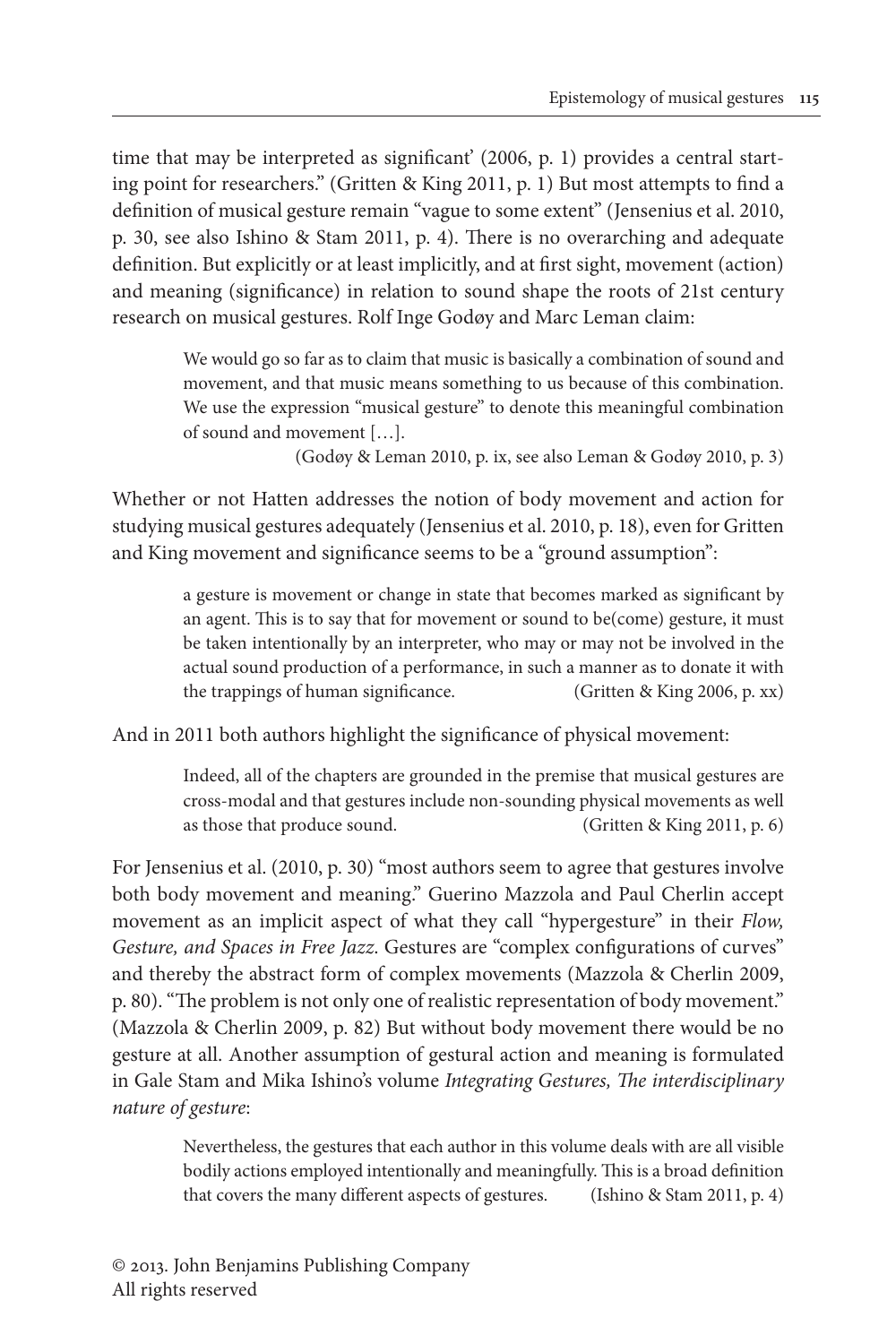One can argue that movement (action) and meaning (significance) are not only characteristic of musical gestures, but also for gestures in dance or in theatre, as well as for any other gesture in human life. From a philosophical point of view, we have the following reason to answer the question "Is gesture knowledge?" with respect to *musical* gestures: As Georg Mohr argues, for epistemological investigations, music is an interesting and outstanding topic. Music is a basic part of human everyday life as well as subject of specialised scientific investigations ([Mohr 2011](#page-19-0), p. 1318). Because of its peculiar combination between abstract symbols for example in musical scores and complex bodily and technical interpretations of music(s) we can illustrate the main epistemological theses in a paradigmatic way.

#### **3. Classical epistemology and propositional knowledge**

*Epistêmê* is the ancient Greek word for knowledge ([Horn & Rapp 2002](#page-18-7), pp. 146f.), and thus epistemology means philosophy of knowledge and knowing. Classical epistemology is specialised in investigations about certain terms and linguistic concepts. Thereby the notion of visual perception is often seen as more important than acoustical perception, and the meanings and understandings of music(s) are systematically blended out [\(Mohr 2011](#page-19-0), p. 1317). This narrowing of classical epistemology is related to the concept of propositional knowledge.

The discussion of propositional knowledge shapes modern epistemology [\(Hardy & Meier-Oeser 2004](#page-18-8), p. 855) and was strongly presented in the standard analytical epistemology of the 20th century by Edmund Gettier ([Anacker 2004](#page-17-3), p. 897). This epistemology, Gettier argues, attempts to

> state necessary and sufficient conditions for someone's knowing a given proposition [...] can be stated in a form similar to the following:

S knows that P IFF

- (i) P is true,
- (ii) S believes that P, and
- (iii) S is justified in believing that P.

[\(Gettier 1963,](#page-17-4) p. 121)

His basic assumption is that knowledge needs to be analysed as *justified true belief*. In analytical epistemology, knowledge is seen as a term with necessary and sufficient conditions: we can say what we know in strict and clear words and we can even explain in strict and clear words the necessary and sufficient conditions for what knowledge is ([Baumann 2006,](#page-17-5) p. 2, [Rehkämpfer & Wachtendorf 2009](#page-19-1), pp. 79f.).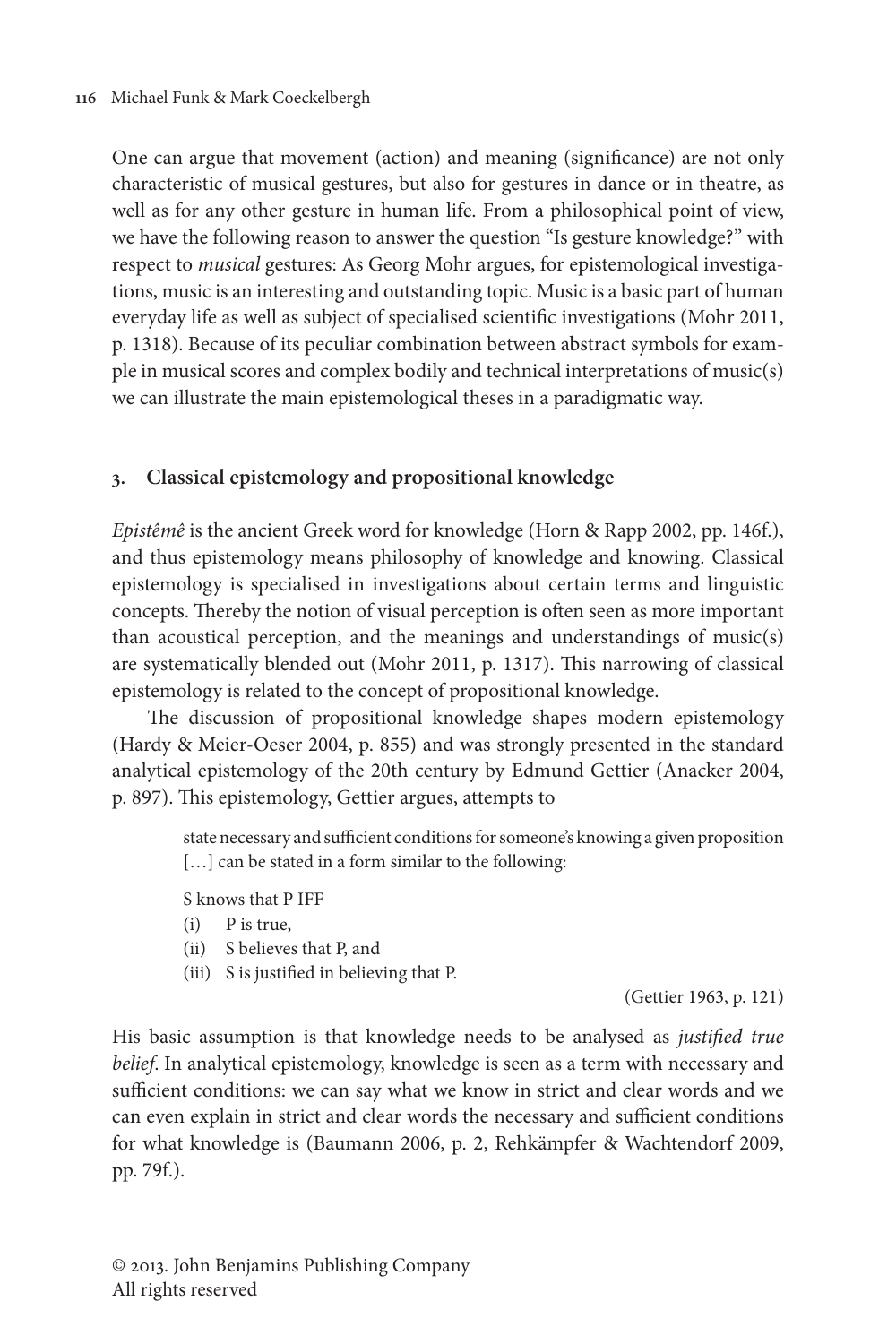Edmund Gettier identifies Plato as the basic ancient root for this approach: "Plato seems to be considering some such definition at Theaetetus 201, and perhaps accepting one at Meno 98." [\(Gettier 1963,](#page-17-4) p. 121) In the philosophy of Plato we can find this classical understanding of knowledge as *justified ("anchored") true belief* [\(Hardy 2004](#page-18-9), p. 861; [Meixner 2007,](#page-18-10) p. 109). In Plato's words:

> The problem is that they [true beliefs] tend not to stay for long; they escape from the human soul and this reduces their value, unless they're anchored by working out the reason. And this anchoring is recollection […]. When true beliefs are anchored, they become pieces of knowledge and they become stable. That's why knowledge is more valuable than true belief, and the difference between the two is that knowledge has been anchored.

> > ([Plato 2005,](#page-19-2) p. 139/Meno 98a)

To understand the implications of this statement, one needs to pay attention to the sentence: "And this anchoring is recollection". Justification (anchoring) turns true beliefs into knowledge. But justification in that sense is *recollecting* (remembering) bodiless *ideas* [\(Frede 2007](#page-17-6), p. 142). A human body can die, but the soul lives on and gets to know all true beliefs (*ideas*) when it leaves the sensory and material human world. But once the soul is reborn in a human body, all ideas are forgotten. In a Platonic way, learning in the everyday live means *recollecting* forgotten *ideas* (*anamnesis*). Insofar, knowledge is a state of the non-material soul, but not a matter of the sensory human body ([Seitschek 2007](#page-19-3), p. 330). Sense-data could be a first impulse for starting recollecting knowledge, but never sufficient for learning new knowledge ([Seitschek 2007](#page-19-3), p. 331). Insofar, Plato develops an approach of the apriority of knowledge, meaning that knowing is separated from the empirical everyday life ([Seitschek 2007](#page-19-3), p. 332).

Since Plato's theory of knowledge is a theory of recollection and separateness between soul and body [\(Thurner 2007,](#page-19-4) p. 99), it is only if one accepts these two premises (as Edmund Gettier and the analytical epistemology in his tradition implicitly do) that you can say that knowledge is *justified true belief*.

Plato diminishes the epistemic dimension of human bodies and empirical perception (Borsche 1980b, p. 186; [Brinker 2007](#page-17-7), p. 254; [Meixner 2007](#page-18-10), p. 114; [Thurner 2007,](#page-19-4) p. 99); an impact that characterised European philosophy until modernity and analytical epistemology till today [\(Böhme 2003,](#page-17-8) pp. 11ff., pp. 51ff., p. 224; [Irrgang 2005](#page-18-11), p. 7, pp. 29ff., p. 208; [Irrgang 2009a](#page-18-12), p. 109). The concept of propositional knowledge with its Platonic implications is, however, not sufficient for explaining physical, material or sensory body-movement [\(Perkams 2007](#page-19-5), p. 56). Insofar, this approach is not sufficient for explaining knowledge of musical gestures and needs to be criticised and complemented.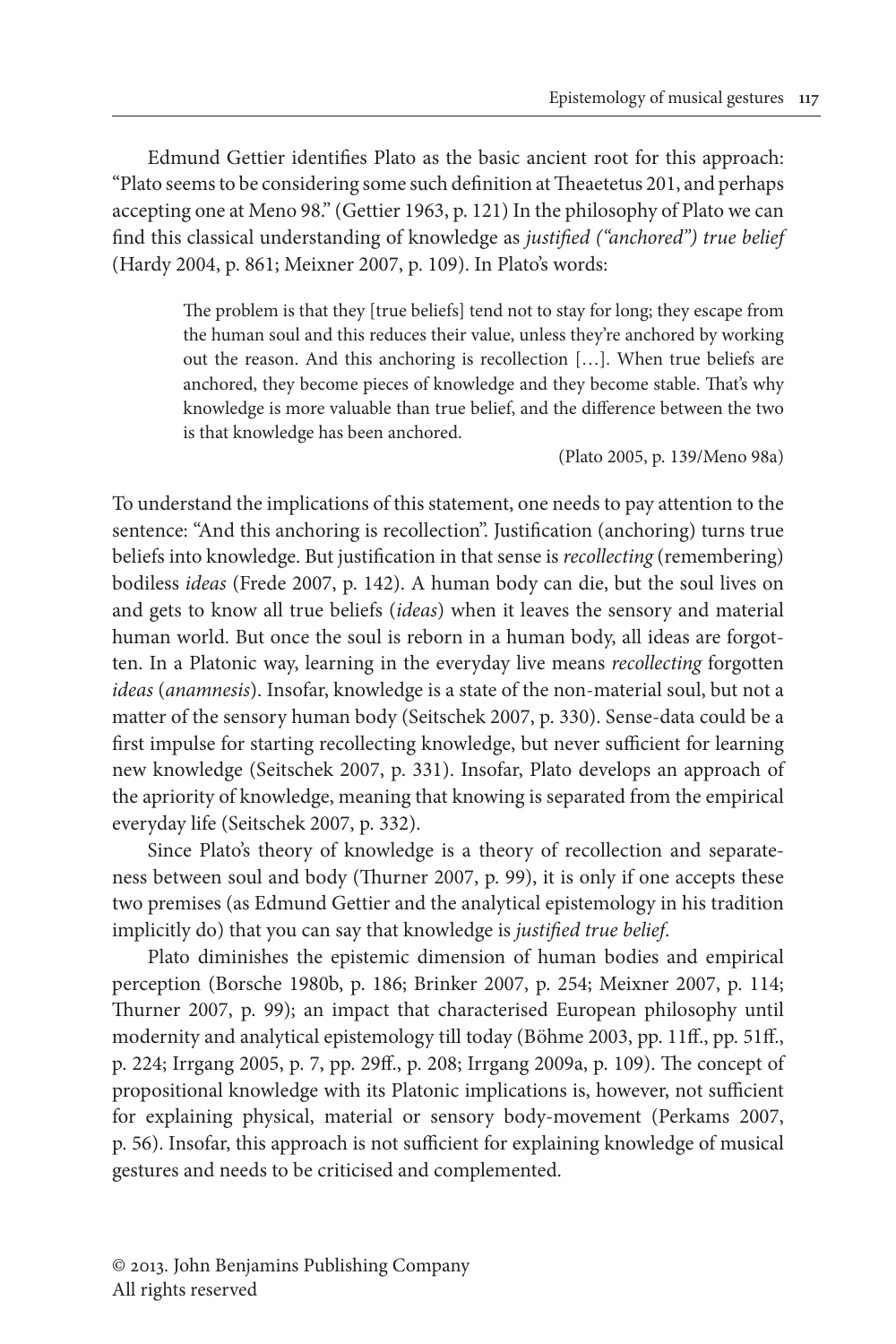Plato himself provides all aspects of the classical definition of propositional knowledge, but he also included strong critique of this concept in his philosophical work [\(Meixner 2007,](#page-18-10) p. 109). His far reaching insight into the inadequacy of the classical definition of knowledge has been forgotten until Gettier reactivated this insight in the mid-20th century [\(Meixner 2007,](#page-18-10) p. 116). He is criticizing propositional knowledge, because justification (I) of true (II) beliefs (III) seems not to be sufficient: a fourth (IV?) parameter needs to be added ([Gettier 1963](#page-17-4), p. 121ff.). A rich discussion on the missing parameter or alternative definitions shapes analytical investigations till today (e.g. the overviews in [Baumann 2006](#page-17-5), [Rehkämpfer & Wachtendorf 2009\)](#page-19-1). But alternative philosophical approaches exist.

# **4. Implicit knowledge**

Every justification needs a starting point. A justification for a true belief needs to be supported by a knowledge basis. But is this unjustified knowledge at the beginning of one certain justification really knowledge [\(Meixner 2007](#page-18-10), p. 110)? Plato formulates this problem in Meno 80:

> The claim is that it's impossible for a man to search either for what he knows or for what he doesn't know: he wouldn't be searching for what he knows, since he knows it and that makes the search unnecessary, and he can't search for what he doesn't know either, since he doesn't even know what it is he's going to search for. [\(Plato 2005,](#page-19-2) p. 113/Meno 80e)

Plato didn't find a final solution for this problem ([Meixner 2007,](#page-18-10) p. 110). In the 1960s, nearly the same time when Gettier published his influential paper about propositional knowledge, Polanyi captured the paradox of Meno 80:

> He [Plato in the Meno] says that to search for the solution of a problem is an absurdity; for either you know what you are looking for, and then there is no problem; or you do not know what you are looking for, and then you cannot expect to find anything. [\(Polanyi 2009](#page-19-6), p. 22)

Polanyi's solution is not an approach of propositional knowledge with respect to explicit, strict and true words or linguistic concepts. The basis of Polanyi's solution is implicit knowledge: "I shall reconsider human knowledge by starting from the fact that *we can know more than we can tell*." [\(Polanyi 2009,](#page-19-6) p. 4) Within this insight, Polanyi criticises one premise of Plato's epistemology: the assumption that recollecting (*anamnesis*) is remembering forgotten ideas by a separated, bodiless soul. Polanyi argues: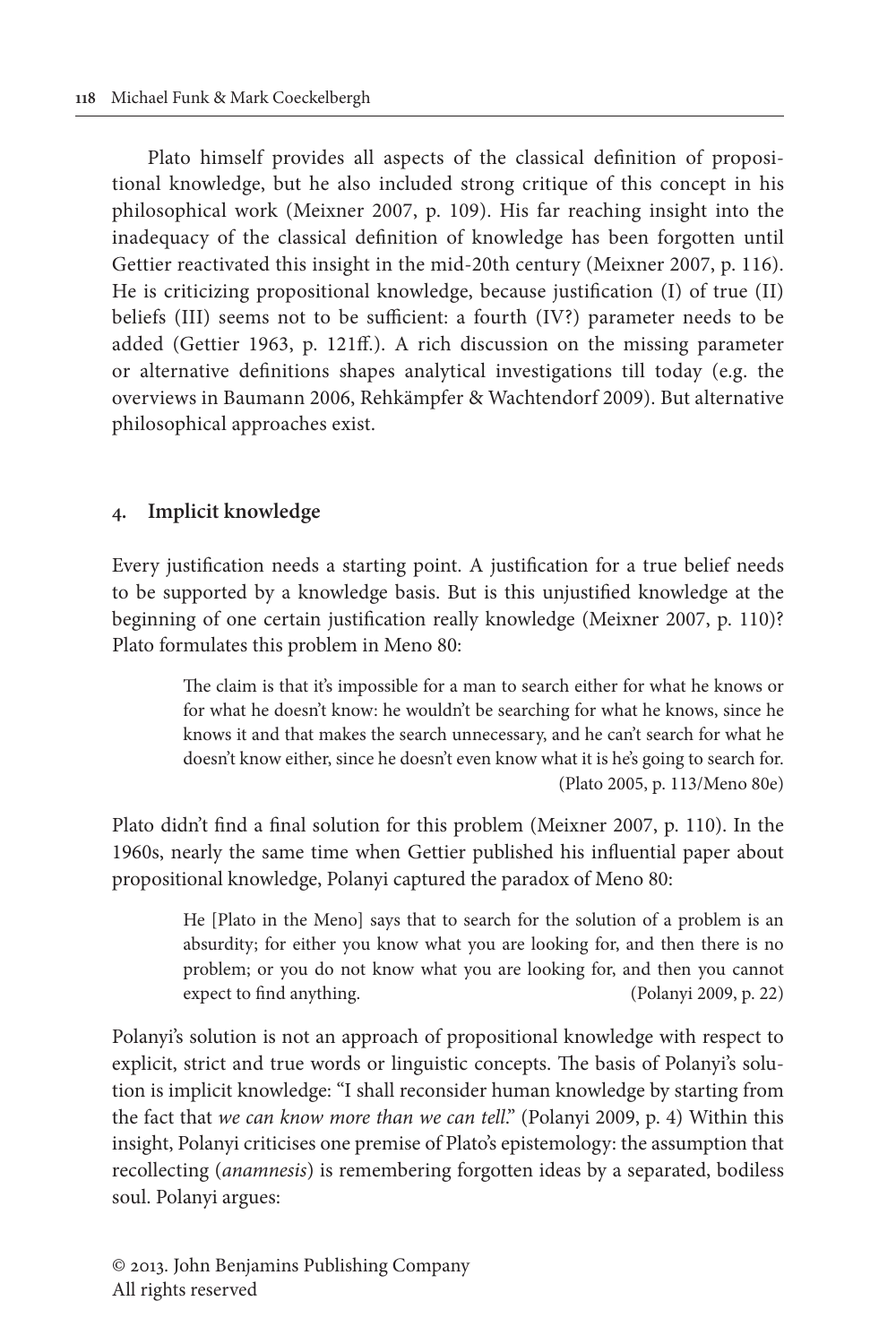The solution which Plato offered for this paradox was that all discovery is a remembering of past lives. This explanation has hardly ever been accepted, but neither has any other solution been offered for avoiding the contradiction. [\(Polanyi 2009](#page-19-6), p. 22)

Polanyi's conclusion is that explicit knowledge is not sufficient for explaining human knowing. Moreover, we need to pay attention to silent intimations:

> For the *Meno* conclusively that if all knowledge is explicit, i.e. capable of being clearly stated, then we cannot know a problem or look for its solution. And the *Meno* also shows, therefore, that if problems nevertheless exist, and discoveries can be made by solving them, we can know things, and important things, that we cannot tell. The kind of tacit knowledge that solves the paradox of the *Meno* consists in the intimation of something hidden, which we may yet discover. ([Polanyi 2009](#page-19-6), pp. 22–23)

His basic insight is that "Knowledge is an activity which would be better described as a process of knowing" [\(Polanyi 1969,](#page-19-7) p. 132). This statement illustrates Polanyi's sensitivity for the non-propositional basis of human knowing and the limits of reasoning.

> This conception of knowledge as personal knowing departs two closely related respects from the ideal of a strictly justifiable knowledge. It accredits man's capacity to acquire knowledge even though he cannot specify the grounds of his knowing […]. [\(Polanyi 1969,](#page-19-7) pp. 133f.)

Implicit knowledge is a matter of meaningful human corporeality ("understanding physiognomies"), competent activities ("performance of skills"), successful sensory actions ("proper use of sensory organs") and successful handling of instruments ("mastery of tools"):

> We have now established analogous structures in several processes of knowing: namely, (1) the understanding of physiognomies, (2) the performance of skills, (3) the proper use of sensory organs, and (4) the mastery of tools and probes. [\(Polanyi 1969,](#page-19-7) pp. 128)

The bases for implicit knowledge are not bodiless Platonic ideas, but sensory activities in everyday life. "A peculiar combination of skilful doing and knowing is present in the working of our senses." ([Polanyi 1969,](#page-19-7) p. 126).

Implicit knowledge is an adequate concept for describing the subsidiary dimension in performing musical gestures. This means that a musician has knowledge in realising meaningful body movements that are related to sound, but is not able to explain his knowledge in strict and true words.

If we start from the premise that musical gestures are meaningful (significant) movements (actions) with respect to sound and assume that these movements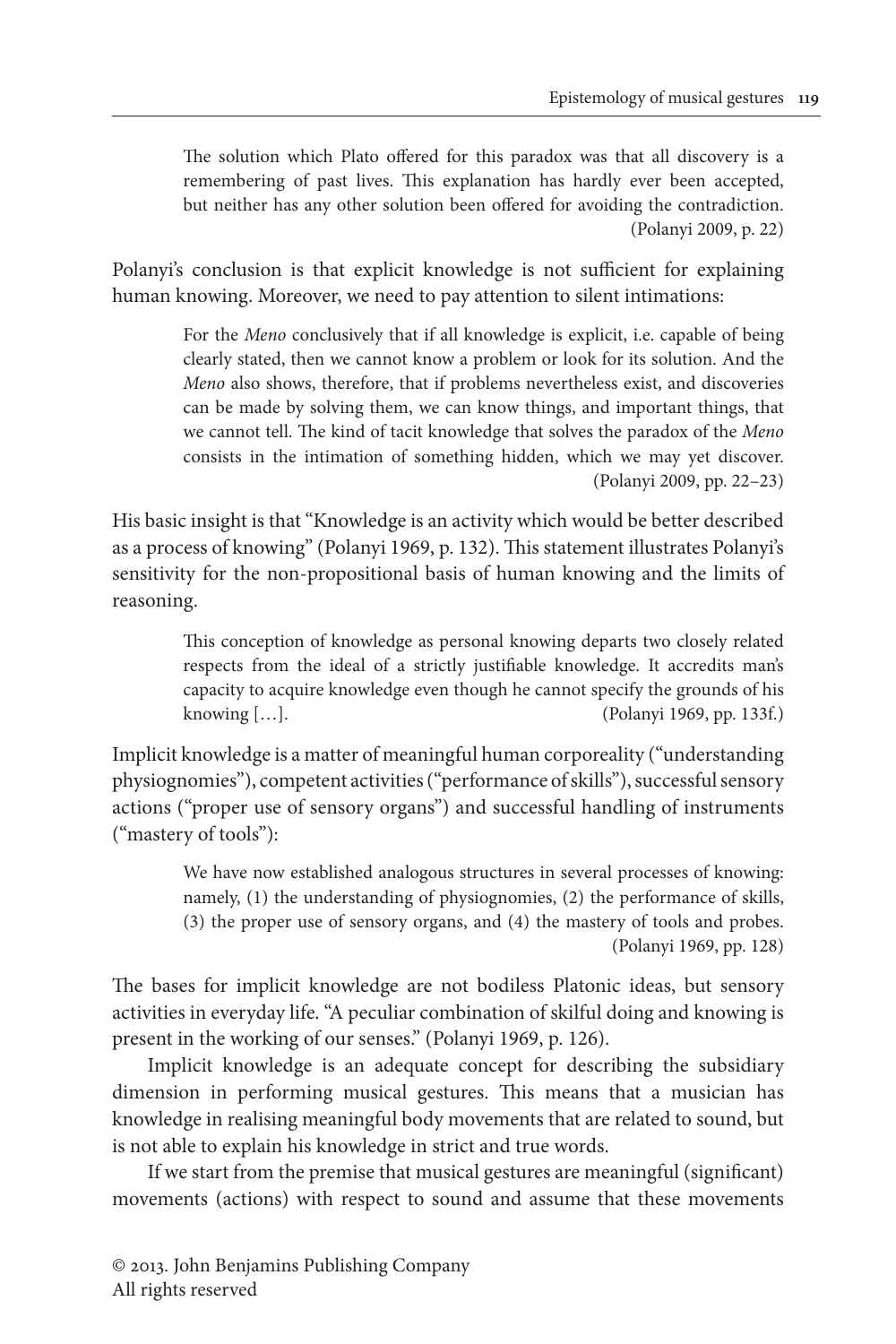are body-movements with respect to physiognomies, performing skills, the use of sensory organs and the mastery of instruments, then implicit knowledge is the epistemological basis for musical gestures.

Polanyi's differentiation into explicit and implicit knowledge shows strong similarities to Gilbert Ryle's approach in the ordinary language philosophy and his differentiation into *knowing that* and *knowing how* [\(Anacker 2004](#page-17-3), p. 897; [Ryle 1946\)](#page-19-8). But this is not the only similarity. 20th century philosophy is shaped by strong intellectual movements against the primacy of Cartesian mind-bodydualism and its implications on philosophy of consciousness and knowledge. In the tradition of the Platonic distinction between soul and body, René Descartes established an ontological version of the mind-body-dualism that influenced early modern and modern philosophy [\(Böhme 2003](#page-17-8), p. 54; Borsche 1980b, p. 186). Within his dualistic approach, the *res extensa* (physical body, corpus) and *res cogitans* (soul, mind) are thought as two separated substances [\(Descartes 2009](#page-17-9), pp. 79–97). Criticising this mind-body-dualism means going beyond Plato's and Descartes' belief, that the mind (soul) is separated from the human sensory body and its actions during everyday life.

Polanyi and Ryle are important authors in the tradition of post-Cartesian thinking [\(Irrgang 2009a,](#page-18-12) p. 215; [Rentsch 1980](#page-19-9), p. 201). The fundamental critique on the distinction between mind and body makes these philosophical approaches appropriate for a philosophical epistemology of musical gestures.

#### **5. Gesture as critique on Cartesian dualism**

Critiques on Descartes' dualism are central in current discussions on musical gestures in musical scholarship. "The main advantage of using the term gestures is that it surpasses the Cartesian divide between physics and the mind." [\(Jensenius](#page-18-4)  [et al. 2010](#page-18-4), p. 19) In his book *Embodied Music Cognition and Mediating Technology* Marc Leman develops a post-Cartesian approach:

> In particular, neuroscience has provided compelling arguments that the Cartesian division between mind and matter can no longer be maintained and that a disembodied mind as such does not exist […]. […] From that perspective, the subjective world of mental representation is *not* an autonomous category but a result of an embodied interaction with the physical environment.

> > [\(Leman 2008](#page-18-0), p. 13)

And with respect to this methodological observation, [Jensenius et al. \(2010](#page-18-4), p. 13) state: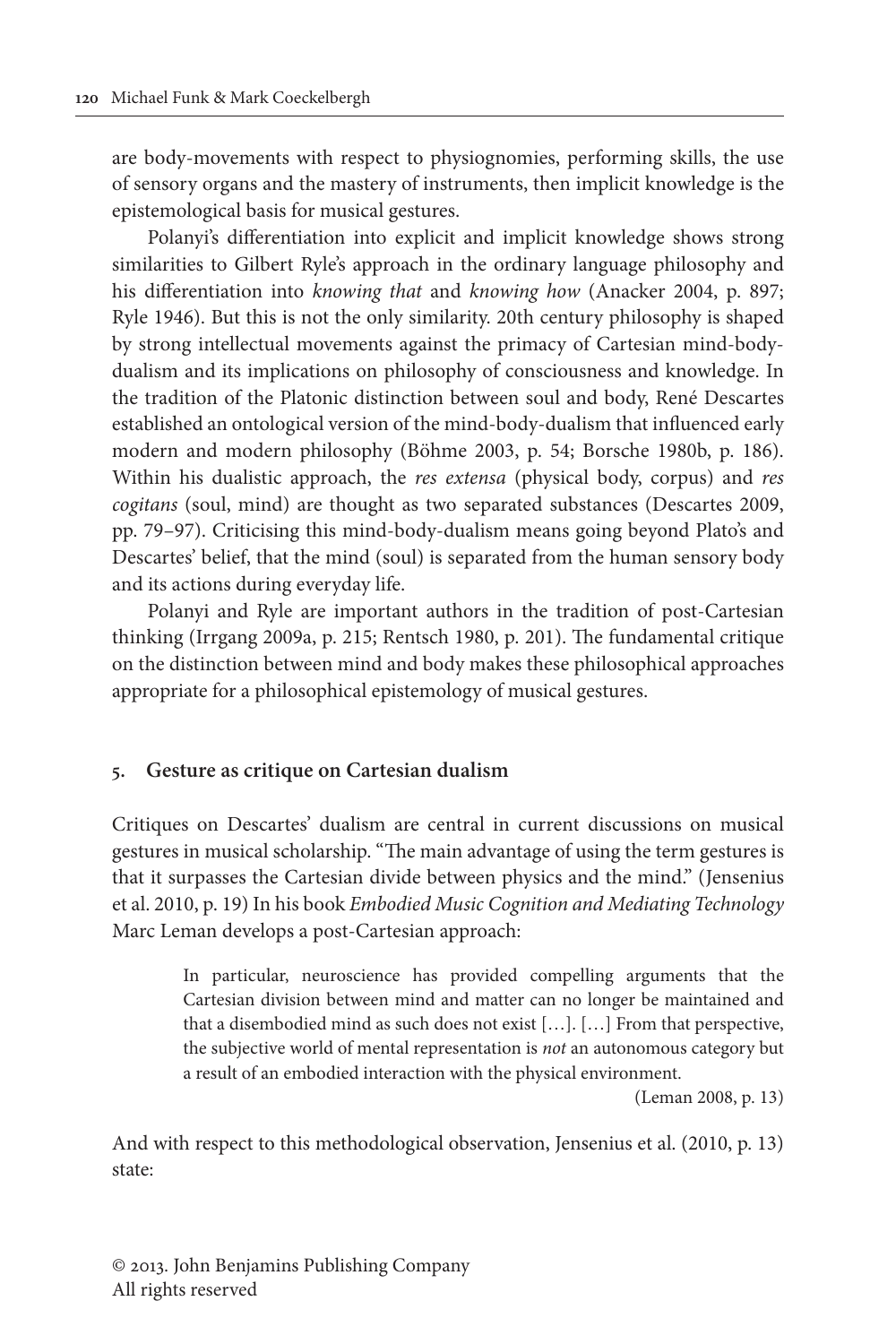The notion of gesture somehow covers both aspects [movement and meaning] and therefore bypasses the Cartesian divide between matter and mind. […] The crossing of this boundary is at the core of the entire embodiment paradigm and it forms the strength of the current extension from disembodied music cognition to embodied music cognition […].

From a philosophical point of view, disembodied music cognition is related to analytical epistemology which focuses on propositional knowledge. Embodied music cognition is appropriate for research on musical gestures and close to post-Cartesian philosophies such as the approach of implicit knowledge.

Next to Michael Polanyi and Gilbert Ryle, other authors of 20th century philosophy like Ludwig Wittgenstein, Martin Heidegger or Maurice Merleau-Ponty could be added because of their contribution to post-Cartesian thinking and its epistemological implications. Exemplarily, we focus on Ludwig Wittgenstein. Like Michael Polanyi, he presented a concept of implicit knowledge ([Funk](#page-17-10)  [2010](#page-17-10), pp. 78ff.; [Gröbl-Steinbach 2000](#page-17-11), p. 39), like Gilbert Ryle, he formulated his epistemology with respect to ordinary language (Anacker, HWP 12, p. 897) and like Martin Heidegger, his approach is characterised by highlighting the philosophical significance of everyday life and its implemented backgroundknowledge ([Irrgang 2010](#page-18-13), pp. 45ff.; [Rentsch 2003,](#page-19-10) p. 15).

The *Philosophical Investigations* of Ludwig Wittgenstein are characterised in many passages by an extensive critique of Cartesian epistemology and the premise of a mind-body-dualism [\(Rentsch 1980,](#page-19-9) p. 202). Wittgenstein argues:

> 78. Compare knowing and saying: how many metres high Mont Blanc is – how the word "game" is used – how a clarinet sounds. Someone who is surprised that one can know something and not be able to say it is perhaps thinking on a case like the first. Certainly not of one like the third. [\(Wittgenstein et al. 2010](#page-19-11), p. 41e)

"If one knows the use of the word, one can say something about it, but one cannot specify what one knows in the way one can specify one's knowledge about the height of Mont Blanc." ([Lugg 2000,](#page-18-14) p. 137) Wittgenstein "draws attention to the fact that we cannot always state what we know […]." [\(Lugg](#page-18-14)  [2000](#page-18-14), p. 137, see also [Rentsch 2003](#page-19-10), p. 15). But this non-propositional knowledge is not the physical opposite of a *justified true belief* of the bodiless soul. There is no distinction at all and that is why Wittgenstein rejects a grammatical dualism between "conscious" and "unconscious" ([Wittgenstein et al. 2010](#page-19-11), p. 60<sup>e</sup> ff.). Once the mind-body-dualism and its implications are philosophically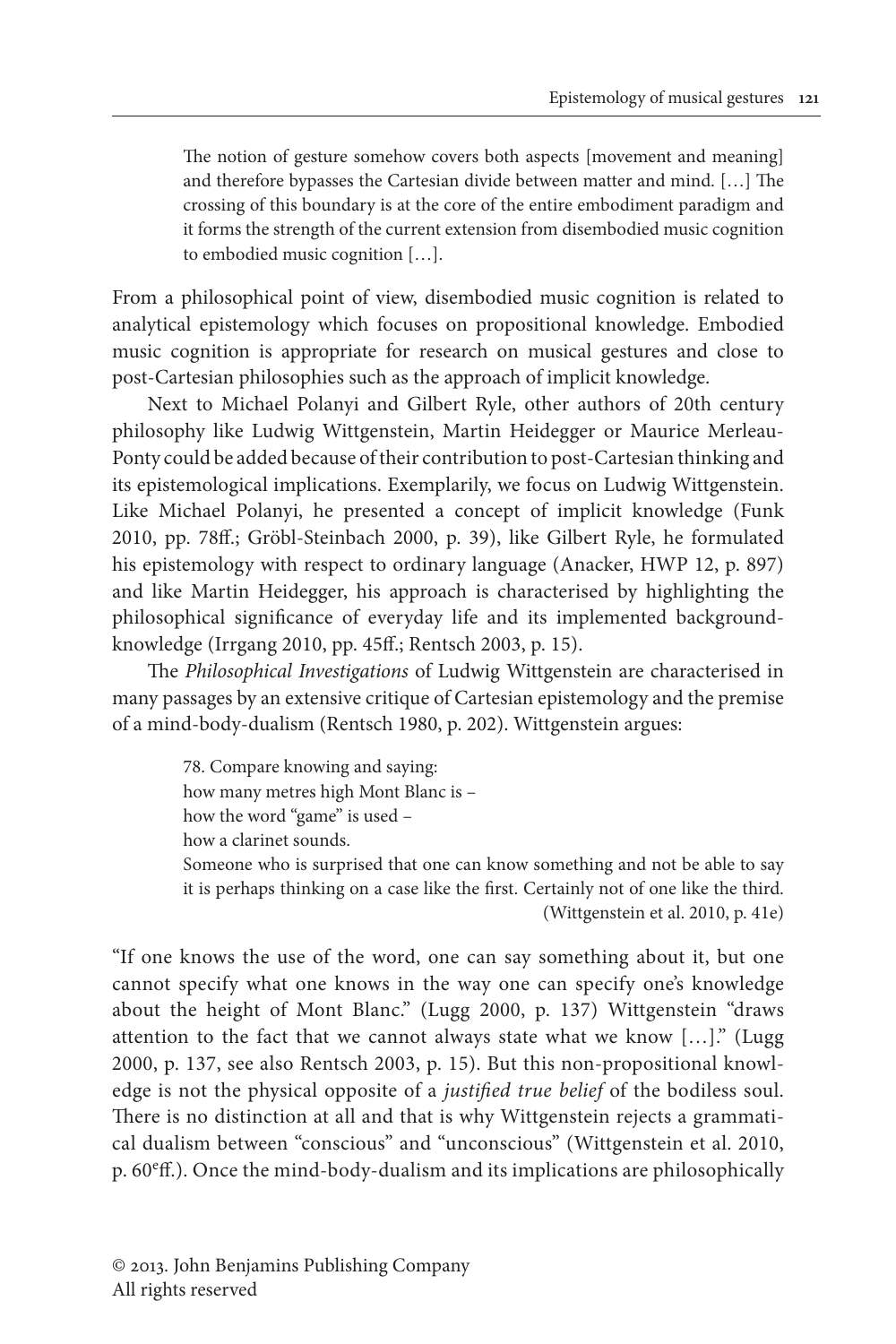overcome, the methodological basis for a perspective on non-propositional knowledge and its implications is reached:

> 150. The grammar of the word "know" is evidently closely related to the grammar of the words "can", "is able to". But also closely related to that of the word "understand". (To have 'mastered' a technique.) [\(Wittgenstein et al. 2010](#page-19-11), p. 65e )

Mastering a technique, we can also say "skill", and "understanding" are aspects of knowing, which are not detachable from human sensory and bodily life. Here we find the epistemological parallel to Polanyi's approach on implicit knowledge:

> Though we may prefer to speak of *understanding* a comprehensive object or situation and of *mastering* a skill, we do use the two words nearly as synonyms. [...] A peculiar combination of skillful doing and knowing is present in the working of our senses. ([Polanyi 1969,](#page-19-7) p. 126)

Skills, mastering of techniques and understanding of objects are equal and closely associated processes of sensory knowing.

The paradigmatic movement from theory-centred observations to bodyoriented research is not only characteristic of musical scholarship. The same could be said for the cognitive sciences ([Jensenius et al. 2010](#page-18-4), p. 12). Thereby, the close relation between action and perception constitutes the enactive approach and its impact on *sensorimotor knowledge*:

> In a nutshell, the enactive approach consists of two points: (1) perception consists in perceptually guided action and (2) cognitive structures emerge from the recurrent sensorimotor patterns that enable action to be perceptually guided. [\(Varela et al. 1997,](#page-19-12) p. 173)

The paradigm of embodied knowledge plays an important role in this approach. With respect to [Johnson \(1987\)](#page-18-15) and [Dreyfus \(1979](#page-17-12)) Varela et al. introduce the term "embodiment" as epistemological category:

> By using the term *embodied* we mean to highlight two points: first, that cognition depends upon the kinds of experience that come from having a body with various sensorimotor capacities, and second, that these individual sensorimotor capacities are themselves embedded in a more encompassing biological, psychological, and cultural context. ([Varela et al. 1997,](#page-19-12) pp. 172f.)

We will come to the cultural context later. In this section it is important to clarify in what sense sensorimotor knowledge is not propositional knowledge*.* Following Alva Noë,

> the mastery in question be purely practical and not a matter of the knowledge of propositions […]. Instead of comparing perceiving to speech, we should instead compare it to gestural devices of communication. [\(Noë 2004,](#page-19-13) p. 120)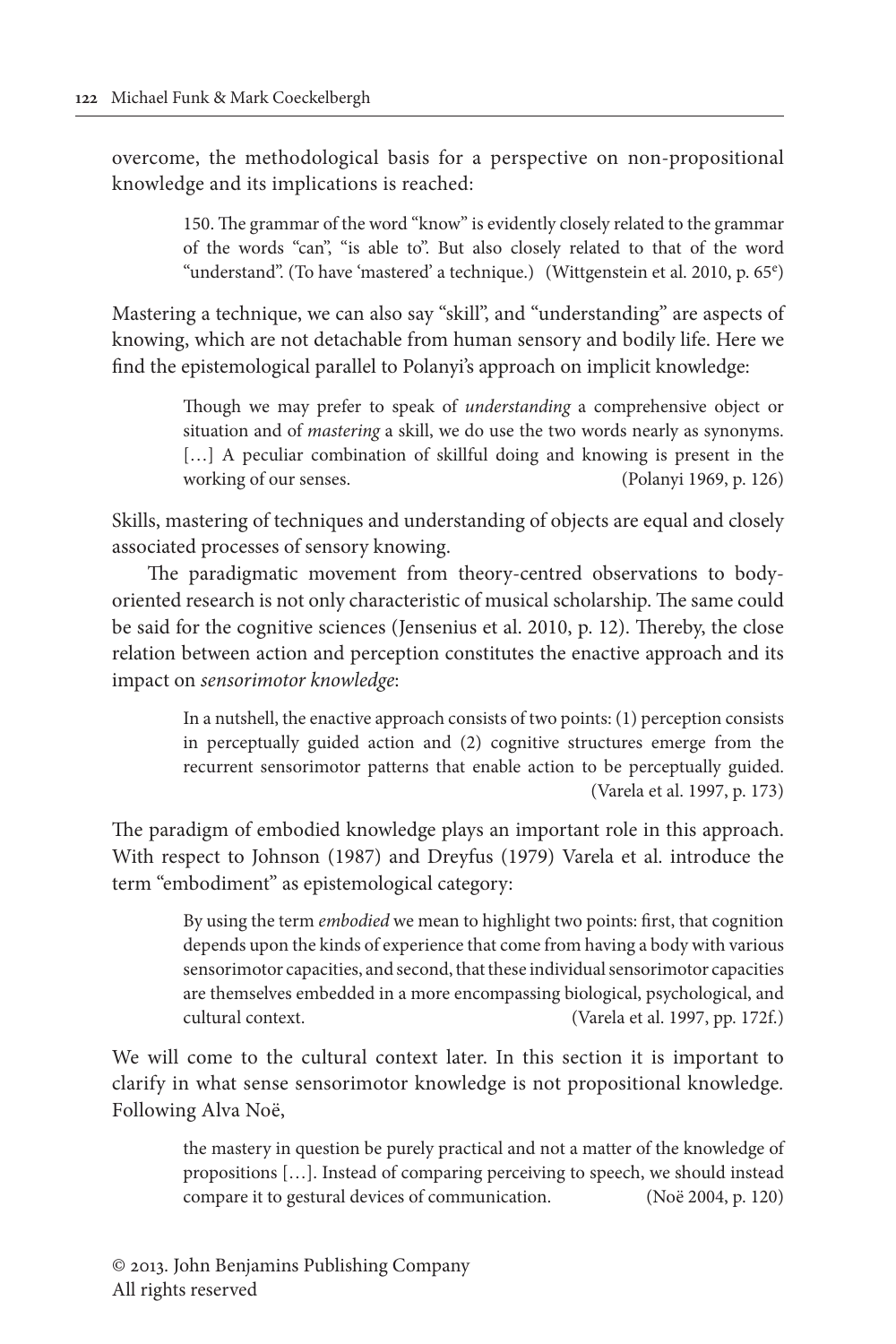Propositional knowledge is somehow subordinate to the bodily movement and active perception. "Sensorimotor knowledge is basic." [\(Noë 2004,](#page-19-13) p. 120) As such, the enactive approach provides an epistemological basis for the adequate understanding of musical gestures in the tradition of post-Cartesian thinking. Sensorimotor movements and its meanings are not separable from biologically shaped body motions and its cultural forms of gestural communication. Performing free jazz for example is per se an active circle of perceiving and communicating significant movements:

> Listening to and understanding intelligent music is by no means a passive activity; a fortiori, a quality performance of free jazz requires an optimum of activity in order to be able to throw back the gestures one has received. This type of active listening, of course, is not exclusive to free jazz […]. [\(Mazzola & Cherlin 2009,](#page-18-2) p. 95)

Important roles, not only in free jazz, play musical instruments that influence sensorimotor knowledge and moving patterns.

#### **6. Musical gestures and technologies**

Implicit knowledge and the enactive approach are a methodological basis for Bernhard Irrgang's philosophical concept of technological development and his phenomenological-hermeneutical anthropology of the *Leib.* The term *Leib* (human lived body) does not include the assumption that the *Körper* (physical body) is separated from the mind, as is the case in the tradition of Platonic or Cartesian thinking (Borsche 1980a, p. 174).

Bernhard Irrgang has argued that "*Umgangswissen"* (knowing in handling) and remembering sequences of long sensorimotor movements, for example while playing piano, is a reason for the biological and cultural difference between human *Leib* and the body of apes [\(Irrgang 2009a](#page-18-12), pp. 47ff., pp. 68 ff.). In other words: what makes humans become humans is not only propositional knowledge, but moreover the ability of corporeal understanding and remembering long sequences of body movements and its social meanings. Sensorimotor patterns are the basis for cognitive structures and the fundament for becoming a "being with abstract reason in adulthood" ([Varela et al. 1997,](#page-19-12) p. 176, see also [Piaget 1954\)](#page-19-14). These patterns shape skills in handling technical tools or handcraft technologies and its historical development; they are the fundament for human societies and cultural traditions [\(Irrgang 2009a](#page-18-12), pp. 109ff., [Irrgang 2009b,](#page-18-16) pp. 7ff.). *Umgangswissen* is mostly related to implicit knowledge in using technical or scientific tools. This phenomenon is not new; it shapes in its basic structure human mankind since the first use of hand axes in the Stone Age and even earlier ([Irrgang 2009b,](#page-18-16) pp. 91ff.).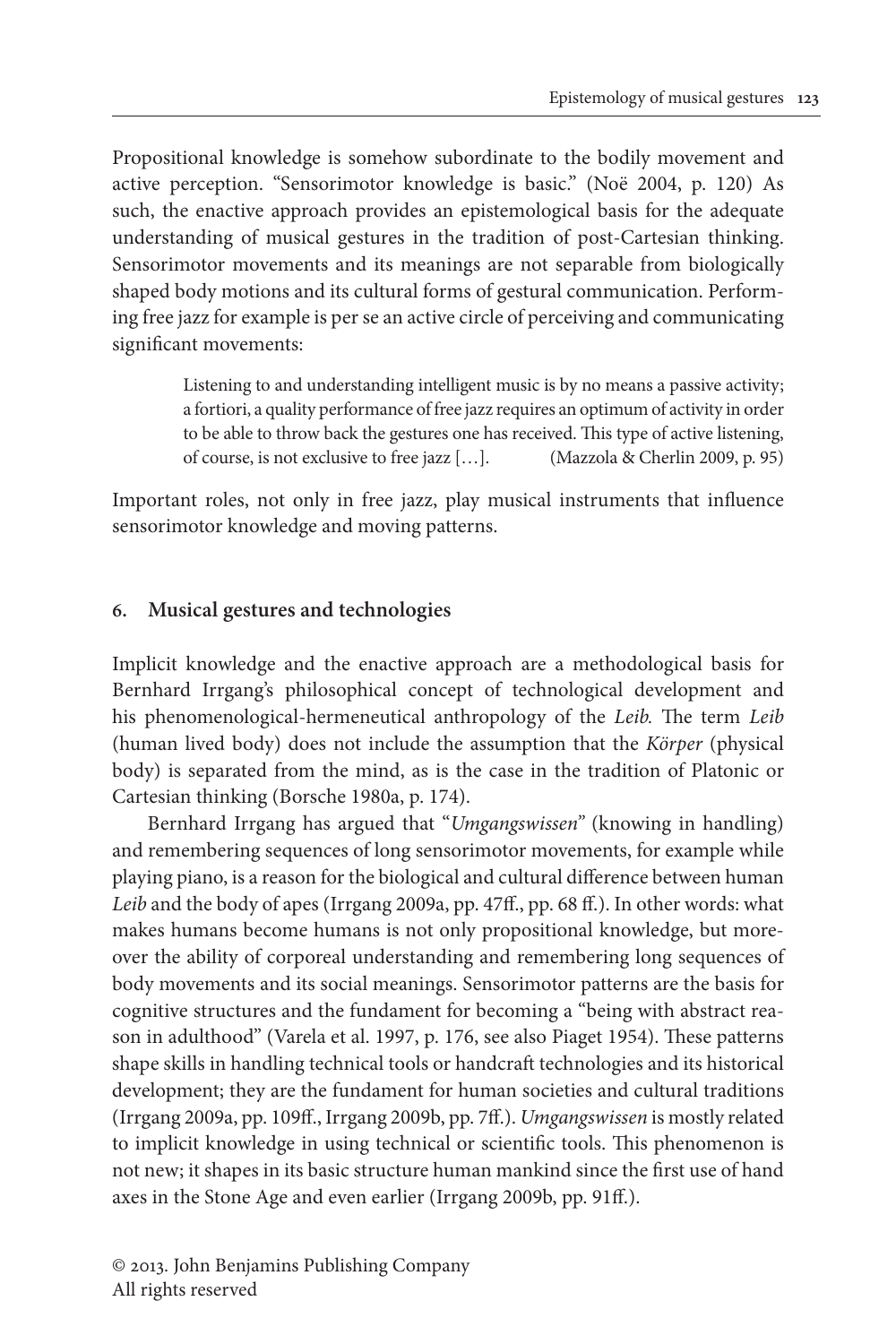For Don Ihde, music is a certain kind of embodied technical praxis. The role of scientific instruments "in the production of knowledge often could be seen in both comparison and contrast to the role of instruments in producing music." [\(Ihde 2007](#page-18-17), p. xii) One lesson we can draw from music is that knowing crucially involves the body and the materiality of technologies:

> At the outset it can be seen that phenomenological epistemology is "materialist" at least insofar as it centers in actional, perceiving embodiment. And, on the other side, technologies are also material – at least as one component in the larger technological context. The "hardware" aspect of technology is its "bodily" characteristic. It is at this very point, in the analogization of human embodiment with artificial embodiment, that an *expanded hermeneutics* is called for.

> > [\(Ihde 1998](#page-18-18), p. 44)

In the tradition of 20th century phenomenological and hermeneutical philosophy Don Ihde develops an approach on expanding hermeneutics. Human understanding and interpreting is not only initialised by written texts or musical scores. It involves the material dimension of scientific tools, technical artifacts or musical instruments ([Ihde 1998,](#page-18-18) p. 40; [Irrgang 2009b,](#page-18-16) p. 102). In the trajectory of Martin Heidegger, technological mediation becomes a central aspect of our bodily praxis: we understand ourselves while understanding our environment by using certain tools ([Ihde 1998,](#page-18-18) p. 42; [Irrgang 2010](#page-18-13), p. 50). We are what we are able to do. This insight even influenced the philosophical framework of [Varela et al. \(1997](#page-19-12)) and the enactive approach:

> We should note, however, that the philosophical source for this attitude is […] based in the early work of Martin Heidegger […]. The term *hermeneutics* originally referred to the discipline of interpreting ancient texts, but it has been extended to denote the entire phenomenon of interpretation, understood as the enactment or bringing forth of meaning from a background of understanding. [\(Varela et al. 1997,](#page-19-12) p. 149)

Music(s) are embedded in technical praxis, the use of and understanding through certain instruments: "as Heidegger had already noted in his tool analysis, so very much of our relation to an environment is *mediated through the use of tools or artifacts*." [\(Ihde 1998,](#page-18-18) p. 45) One can argue that singing is not a matter of using instruments. But at least singing "is directly *bodily expressive*" and "should also be expanded to variations on whole body movement such as dance, even selfpercussion such as slapping oneself or other objects." [\(Ihde 2007,](#page-18-17) p. 254).

A similar approach is developed by Leman and Godøy, who claim that "[…] gesture can be defined as a pattern through which we structure our environment from the viewpoint of actions." [\(Leman & Godøy 2010,](#page-18-5) p. 8) And "embodied music cognition […] conceives the musical mind as embodied, that is, as mediated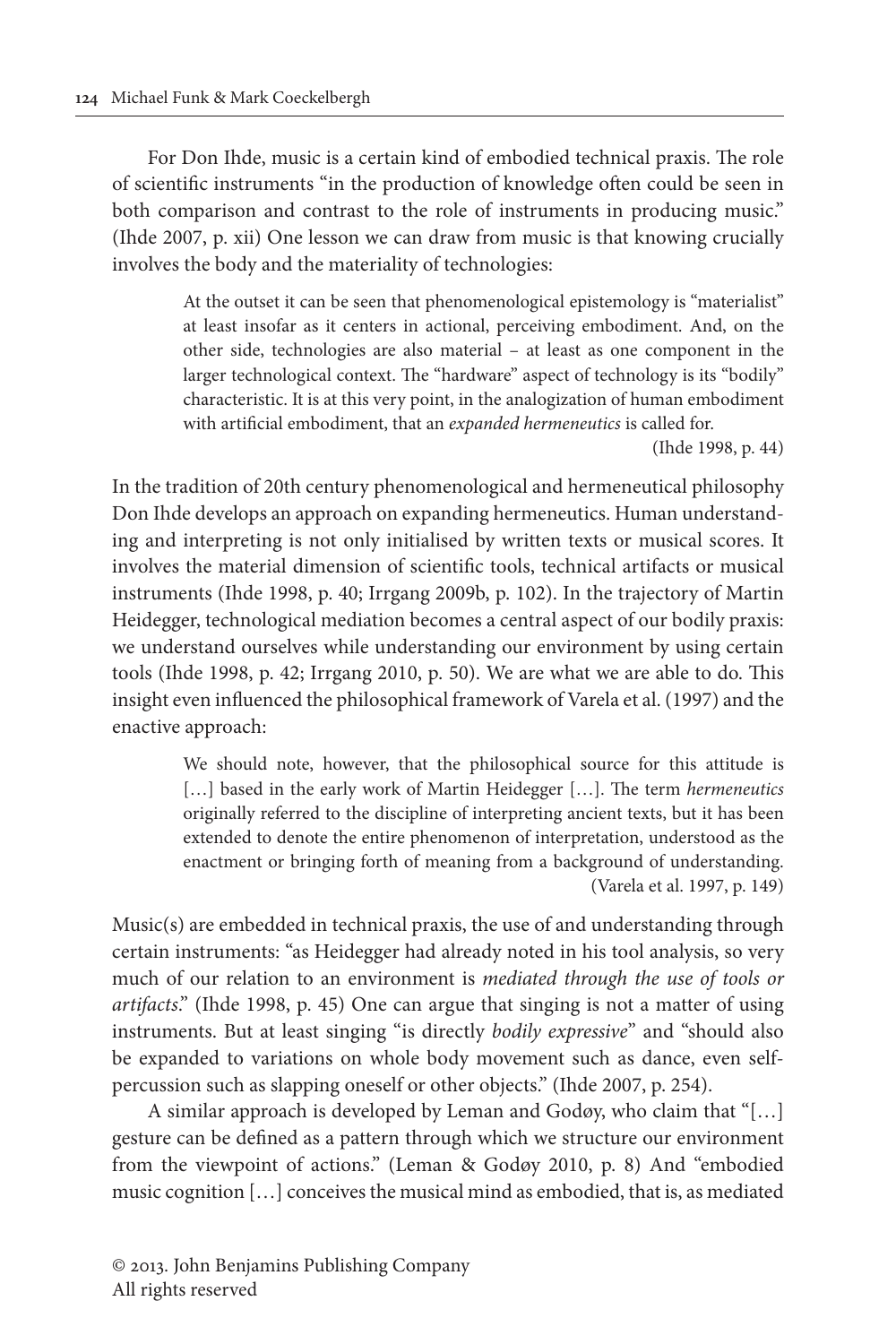by the human body." (Leman 2008, p. 235) For Marc Leman technical instruments and especially

> New media technologies call for a new theory for music research. […] The suggestion is that an action-oriented approach, based on the notion of corporeality, provides a possible epistemological foundation for bridging the gap between musical mind and matter. [\(Leman 2008](#page-18-0), p. 26)

Embodied music cognition and expanding hermeneutics in combination with the concept of implicit knowledge and the enactive approach provide a fruitful fundament for understanding the technical dimension of musical gestures: meaningful sensory movement in combination with bodily and technically mediated sound.

#### **7. Musical gestures as cultural and social phenomenon**

We cannot separate a philosophical epistemology of musical gestures from epistemological questions of technological mediation, its development and the cultural or social contexts: "technologies are always *culturally embedded*" ([Ihde](#page-18-18)  [1998](#page-18-18), p. 48) and also musical gestures are often related to cultural and social meaning ([Leman & Godøy 2010](#page-18-5), pp. 9–10).

We can distinguish three forms of knowledge, which are strongly interrelated and shape musical understanding and cultural meaning (see also the pre-study [Funk 2011\)](#page-17-13). First, theoretical knowledge: notation, semantics and theory of harmonic structures, musical scores, musical tablatures. Second, sensorimotor knowledge: bodily skills (also in handling musical instruments). And third, perceptual knowledge: embodied skills in sensory interpretation of music.

The first form is the linguistic, score oriented aspect of musical knowledge. This explicit knowledge is related to musical theories. For example, we can say in clear and strict words: "I *know that* Beethoven composed the first movement of his Moonlight-Sonata in c-sharp minor." These words are true; this is *justified true belief*. Philosophically this can be explained by using the classical analytical methodology, which focuses on propositional knowledge. "The propositional character of a linguistic description of a musical experience implies symbolic communication." ([Leman 2008](#page-18-0), p. 15).

But as we have already seen, this form is not sufficient for developing a philosophical approach to the epistemology of musical gestures and gestural communication. How can we explain in strict and true words the meaningful movements of a pianist that *knows how* to play the Moonlight-Sonata? The second and third form of knowledge are implicit knowledge: more than we can say. Following the enactive approach, both are the sensorimotor embodied fundament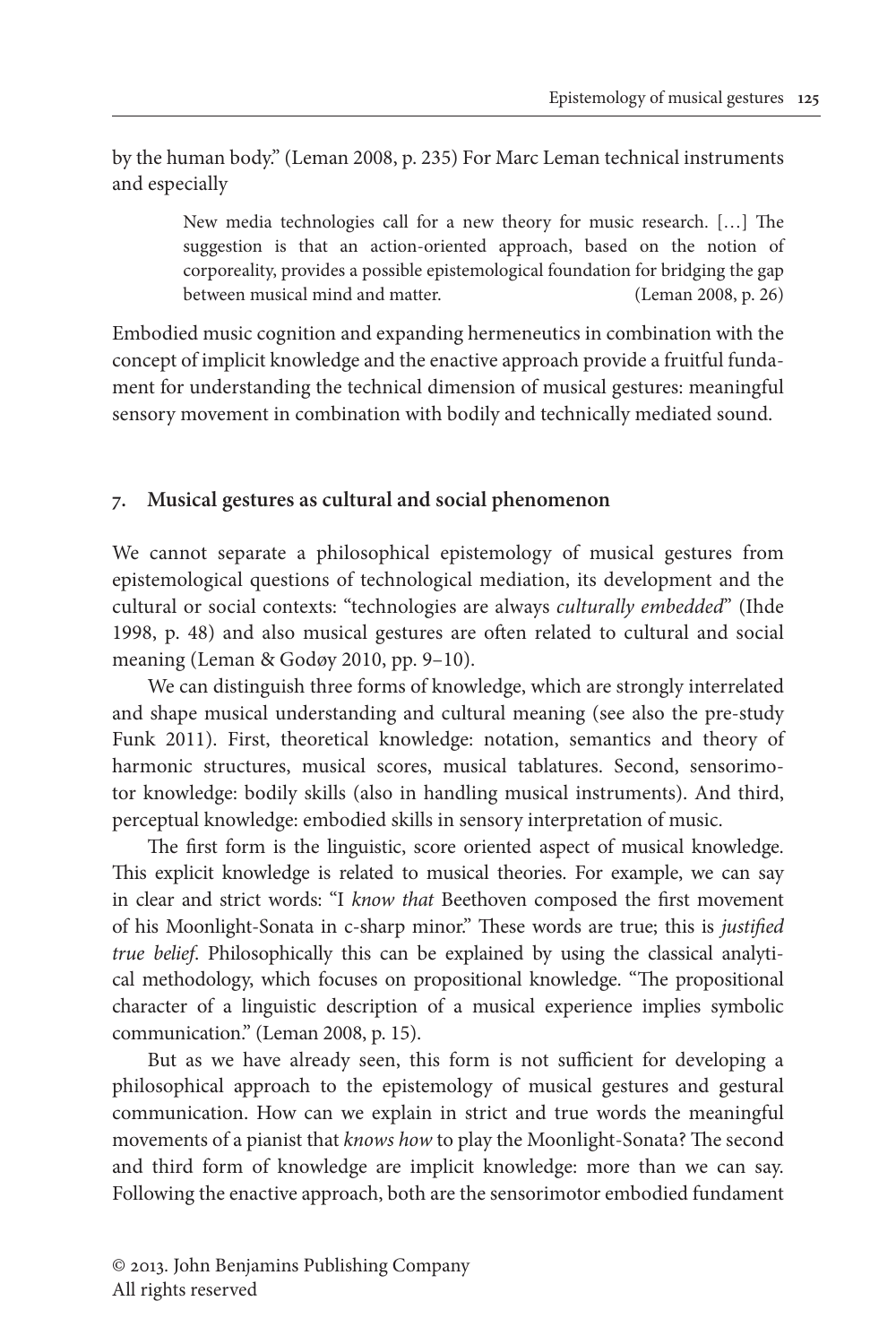of *knowing how* musical gestures. The second and third form are very close to one other: when we know how to execute a movement, we usually also know how to realise a sensory perception that belongs to it.

What we share is not only the theory of notation or scores (form 1) and the sequences and techniques of movement (form 2); we are also sharing knowledge in handling emotions and perceptions (form 3). That is why aural training is an independent subject in the academic education of music(s) ([Kaiser 2009,](#page-18-19) p. xi ff.). The second and third form belong together but are not exactly congruent.

Following the enactive approach, sensorimotor movements and active perception are basic, and theoretical knowledge (words, notation, any kind of formalization or musical scores) is somehow subordinate to bodily knowledge. An appropriate philosophical understanding of musical gestures is related to implicit knowledge and non-linguistic understanding of interpreting body actions while handling instruments (hermeneutical approach). We are not able to explain the proper understanding of our human bodies and the piano in strict and true words, but we are able to perform it. While interpreting bodily and technically mediated movements, our implicit knowing of certain meanings and significances develops. We can try to make this implicit understanding explicit. But we cannot separate the genesis of meaning from sensory movement and active perception. In this context, the concepts of dis-embodiment and re-embodiment can be explained.

These concepts can be illustrated with respect to the cultural impact of score-oriented music(s). Rolf Inge Godøy explains:

> Western musical culture has been able to create highly complex organizations of musical sound with large-scale forms and large ensembles, thanks to the development of notation. But this has happened to the price of splitting music into a "score" part and a "performance" part, where the score part is essentially a set of symbols for discrete actions, [...]. [\(Godøy 2010,](#page-17-14) p. 109)

The score-part is related to theoretical knowledge, the performance-part to knowledge in terms of movement and perception. "Dis-embodiment" means bringing a performance-part into a score-part, thus translating embodied knowledge into dis-embodied knowledge. For example, if a piano player improvises a piece of music and is notating it afterwards, then this is a process of dis-embodiment: transforming movement and perception in a theoretical form. When another pianist reads this musical score and interprets it while playing the instrument, this is a process of re-embodiment: transforming symbols into movement and perception. And here we can see why musical gestures are related to technical mediation and non-linguistic hermeneutics: performance and sound would be different, if the musician(s) would interpret the same score while playing another set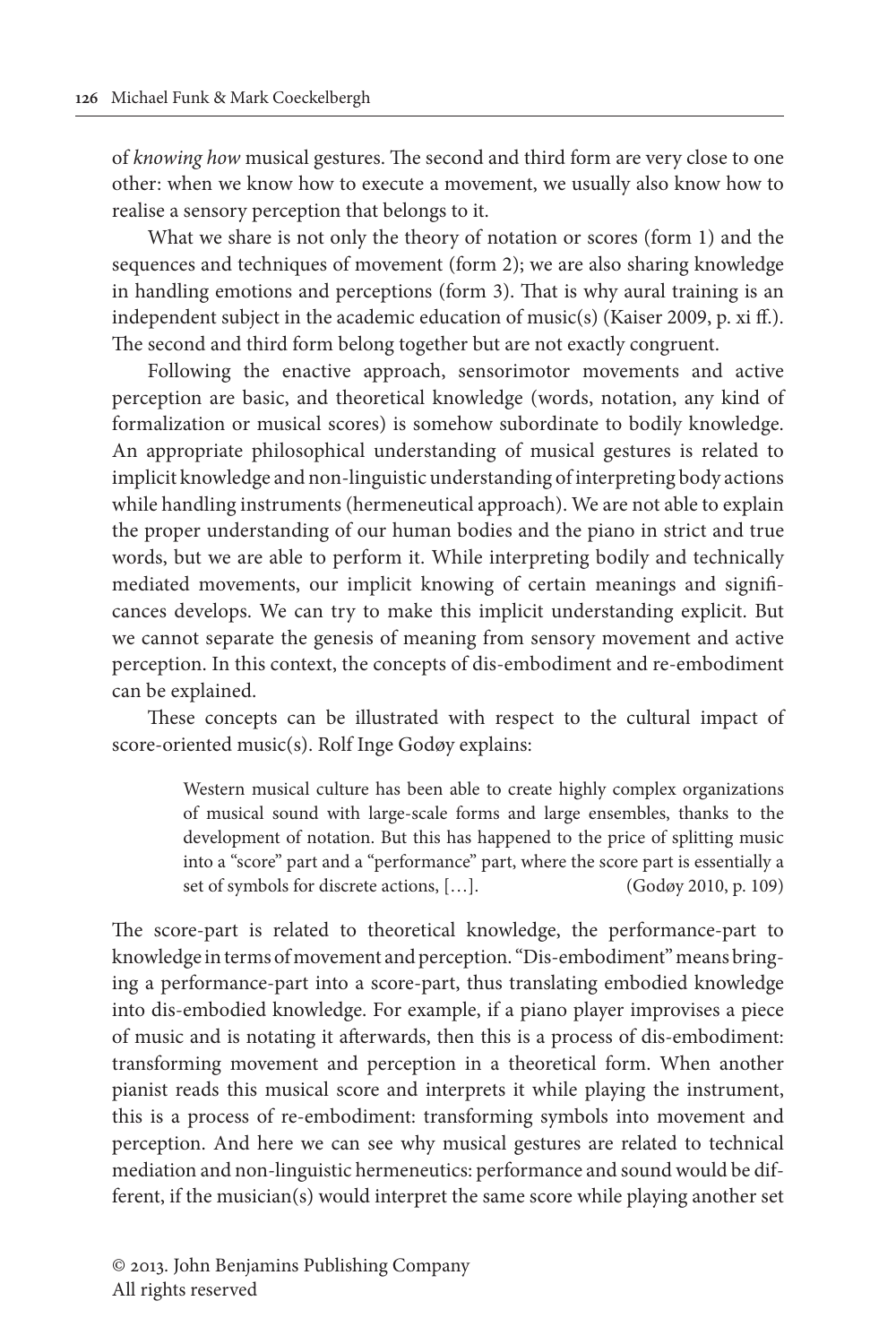of instruments. This could be happen if, for example, a jazz-trio (bass, saxophone, drums) would interpret and translate the same piano-score into significant movements. Different musical instruments cause different technical mediations and musical gestures.

The split between score-part and performance-part in music(s) seems to correlate with the linguistic gap between theoretical knowledge and embodied knowledge. European philosophy, especially in the Platonic and Cartesian tradition, has been over-emphasising the importance of theoretical knowledge and often has been blind to the other forms, since "Western philosophy overemphasizes propositional knowledge" [\(Irrgang 2009a](#page-18-12), p. 109, translated by the authors). [Varela et al. \(1997](#page-19-12), p. 149) claims "it is fair to say that analytic philosophy in general resists this notion of cognition as embodied understanding." And Don Ihde summarises, that positivistic and analytic philosophy of science "where largely linguistic or propositionally oriented and placed theory building at the center of their concerns." ([Ihde 1998,](#page-18-18) p. 42) With respect to musical scholarship Rolf Inge Godøy continues:

> Western musical thought has not been well equipped for thinking the gesturalcontextual inclusion of tone-events in music […]. An embodied perspective on music could turn this around. [\(Godøy 2010,](#page-17-14) p. 110)

And here we can find the paradigmatic shift:

For music research, this embodied perspective is a significant change of paradigm, as it shifts the focus away from more abstract symbols of music notation towards the holistic experience of continuous sound and movement in relation to our bodies. (Godøy & [Leman 2010](#page-18-5), p. ix)

The over-emphasising of theoretical knowledge in Western culture, before the paradigmatic shift in philosophy, cognitive sciences and musical scholarship, itself is one concrete cultural achievement. In classical music it seems that improvisation is the ideal in Indian music, whereas composition is the ideal in European music:

> If music can be understood as expression of culture, this contrast could be generalized in this way: classical Indian music mirrors the concept of improvisation as cultural ideal – classical European music mirrors the concept of composition as cultural ideal. ([Kurt 2009,](#page-18-20) p. 184, translated by the authors)

In other words: in Indian culture, for example Raga-music(s), the bodily dimension (second and third form of knowledge) is more idealised. In contrast, the European culture highlighted the semantic dimension within complex compositions and score orientated notations. "And, as with so much late, or even postmodern scholarship, it was only by mid-twentieth century that the parochialism of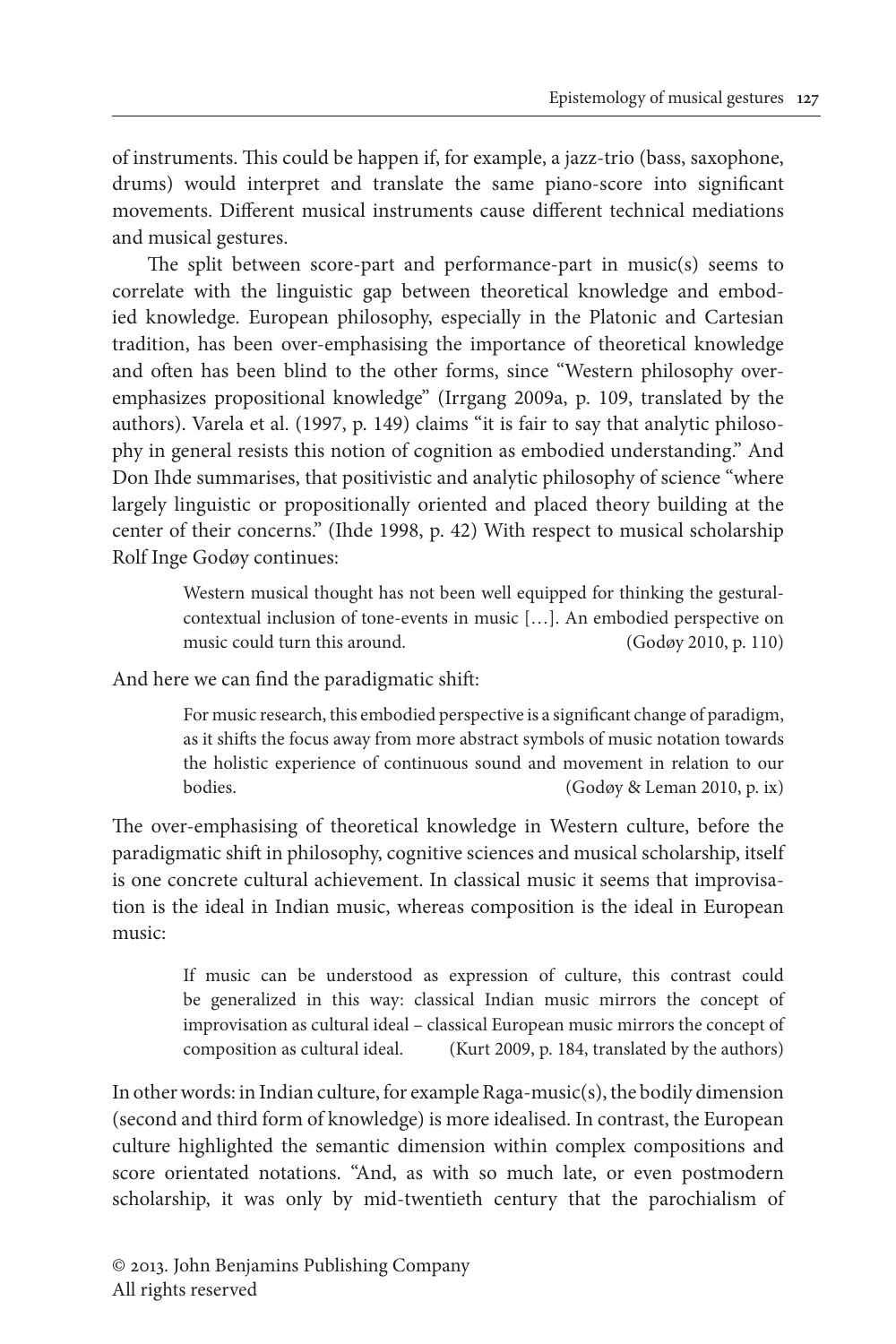Eurocentrism concerning scores was broken." ([Ihde 2007,](#page-18-17) p. 257) Free jazz is not the only one, but one example as Mazzola and Cherlin explain. Because

> the question of semiotics of gestures arises when we display the overall image of traditional Western musical performance […]. This process starts from the score, which is a text of more or less analyzed symbols. […] In other words, the semiotic approach to gestures in music is traditionally related to the scoredriven production of music. But there are many musics that are not score-driven, and free jazz is one of them […]. ([Mazzola & Cherlin 2009](#page-18-2), p. 69)

It is important to see that theoretical knowledge is not only related to musical scores in Western highly educated music culture, but also to tablatures or other visualisations of many music(s) in many social and cultural contexts. But the score-orientation and over-emphasising of theoretical knowledge in classical Western culture has an impact on musical gestures. Since musical gestures are shaped by all three forms of knowledge, in classical European culture the gestural performances of musicians are embedded in a highly developed theoretical context that is score and notation oriented.

In other cultural contexts, like classical Indian music(s) or free jazz, the theoretical embedding of musical gestures is different and not so complex. Musical gestures in a score oriented culture are not similar to musical gestures in cultures that highlight improvisation. The peculiar idealisation and emphasis of the three forms in relation to each other are different. In other words: it is not possible to understand musical gestures adequately by investigating meaningful movements in relation to harmonic theories, linguistic concepts, or semiotics, if the gestures are performed in a cultural context where scores do not or less influence musicians.

#### **8. Conclusion**

Is gesture knowledge? Movement of a bodiless soul is seen as knowledge in the tradition of dualistic Platonic and Cartesian thinking. Following analytical philosophy, propositional knowledge is linguistic-oriented and we can make this knowledge explicit by using strict and true words. *Moving imagination* in that sense could mean the ideas of a bodiless soul. But because of its dualistic Platonic and Cartesian premises, this concept is not sufficient for developing a philosophical approach to the epistemology of musical gestures.

When it comes to knowledge, mind and body cannot be separated. As we have seen, current paradigmatic turns in post-Cartesian philosophy, musical scholarship and the cognitive sciences illustrate this fundamental insight. Knowing means sensory activity in everyday life and bodily movement: more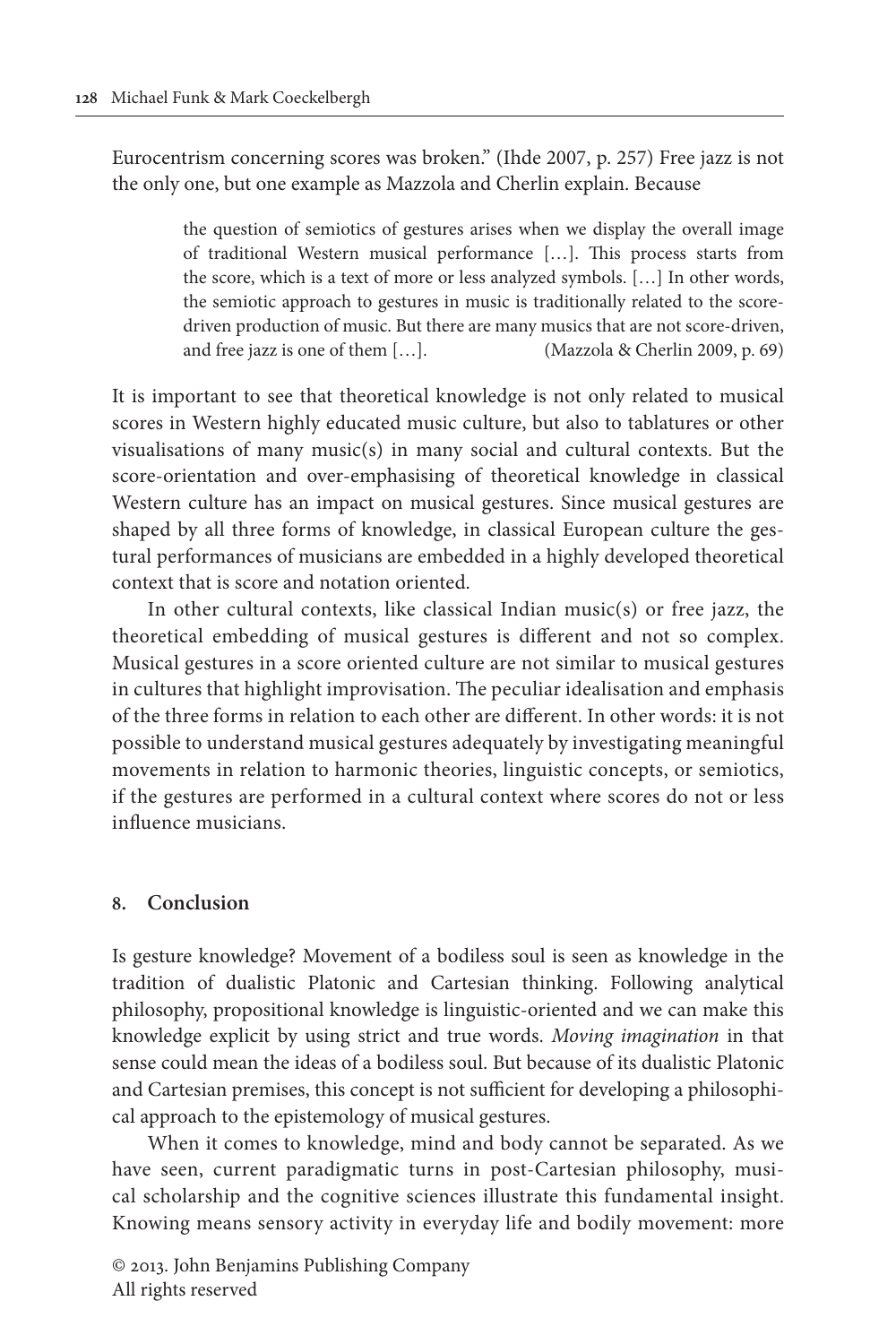than we are able to tell. Therefore gestural movement is *sensorimotor knowledge* and *perceptual knowledge* that is bodily and technical mediated. *Moving imagination* in that sense means human embodied sensory activities. There is no passive and bodiless imagination, even in classical Western culture that idealises propositional knowledge and musical scores.

#### **References**

- <span id="page-17-3"></span>Anacker, M. (2004). Wissen. 19. Und 20. Jh. In J. Ritter, K. Gründer, & G. Gabriel (Eds.), *Historisches Wörterbuch der Philosophie. Band 12* (pp. 891–900). Basel: Schwabe.
- <span id="page-17-8"></span>Böhme, G. (2003). *Leibsein als Aufgabe. Leibphilosophie in pragmatischer Hinsicht*. Kusterdingen: SFG.
- <span id="page-17-5"></span>Baumann, P. (2006). *Erkenntnistheorie* (2 Aufl.). Stuttgart & Weimar: Metzler.
- Borsche, T. (1980a). Leib, Körper. Begriff. Antike und Mittelalter. In J. Ritter, & K. Gründer (Eds.), *Historisches Wörterbuch der Philosophie. Band 5* (pp. 174–179). Basel: Schwabe.
- Borsche, T. (1980b). Leib-Seele-Verhältnis. Problemstellung. In J. Ritter, & K. Gründer (Eds.), *Historisches Wörterbuch der Philosophie. Band 5* (pp. 186–187). Basel: Schwabe.
- <span id="page-17-7"></span>Brinker, W. (2007). Seele (psychê). In Ch. Schäfer (Ed). *Platon-Lexikon. Begriffswörterbuch zu Platon und der platonischen Tradition* (pp. 253–258). Darmstadt: WBG.
- <span id="page-17-9"></span>Descartes, R. (2009). *Meditationen. Mit sämtlichen Einwänden und Erwiederungen*. Hamburg: Meiner.
- <span id="page-17-12"></span>Dreyfus, H. (1979). *What Computers Can*'*t Do* (Revised edition). New York: Harper and Row.
- <span id="page-17-6"></span>Frede, D. (2007). Grund/Begründung/Ursache (aition/synaition, aitia usw.). In Ch. Schäfer (Ed). *Platon-Lexikon. Begriffswörterbuch zu Platon und der platonischen Tradition* (pp. 141–145). Darmstadt: WBG.
- <span id="page-17-10"></span>Funk, M. (2010). Verstehen und Wissen. Ludwig Wittgensteins Philosophie der Technik. In L. Leidl, & D. Pinzer (Eds.), *Technikhermeneutik. Technik zwischen Verstehen und Gestalten*  (pp. 75–88). Frankfurt am Main a.o.: Peter Lang.
- <span id="page-17-13"></span>Funk, M. (2011). Vom Blick zum Klang – Was wissen die Noten über mein Klavierspiel? In T. Hug, & A. Kriwak (Eds.), *Visuelle Kompetenz. Beiträge des interfakultären Forums Innsbruck Media Studies* (pp. 270–284). Innsbruck: Innsbruck University Press.
- <span id="page-17-4"></span>Gettier, E. (1963). Is Justified True Belief Knowledge?, *Analysis, 23*(6), 121–123.
- <span id="page-17-14"></span>Godøy, R.I. (2010). Gestural Affordances of Musical Sound. In R. I. Godøy, & M. Leman (Eds.), *Musical Gestures. Sound, Movement, and Meaning*, (pp. 103–125). New York/ Oxon: Routledge.
- <span id="page-17-0"></span>Godøy, R.I., & Leman, M. (2010). Editor's Preface. In R. I. Godøy, & M. Leman (Eds.), *Musical Gestures. Sound, Movement, and Meaning*, (pp. ix–xi). New York/ Oxon: Routledge.
- <span id="page-17-1"></span>Gritten, A., & King, E. (2006). Introduction. In A. Gritten, & E. King (Eds.), *Music and Gesture,* (pp. xix–xxv). Burlington/Hampshire: Ashgate.
- <span id="page-17-2"></span>Gritten, A., & King, E. (2011). Introduction. In A. Gritten, & E. King, (Eds.), *New Perspectives on Music and Gestures* (pp. 1–9). Farnham/Burlington: Ashgate.
- <span id="page-17-11"></span>Gröbl-Steinbach, E. (2000). Wissen und Praxis in der pragmatischen Sprachphilosophie Wittgensteins. In G. H. Neuweg (Ed.), *Wissen – Können – Reflexion. Ausgewählte Verhältnisbestimmungen* (pp. 27–43). Innsbruck a.o.: Studien-Verlag.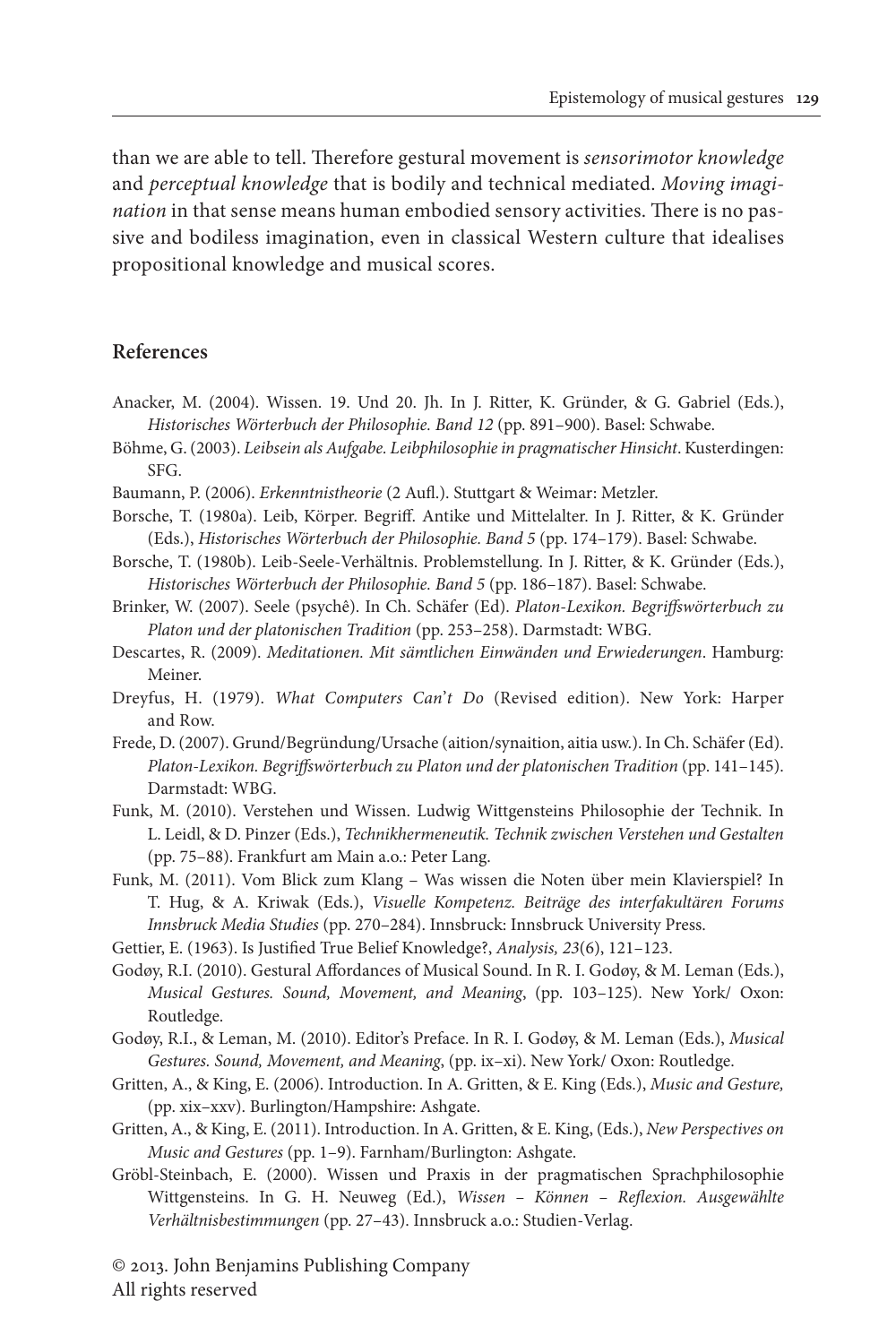- <span id="page-18-9"></span>Hardy, J. (2004). Wissen. Antike. In J. Ritter, K. Gründer, & G. Gabriel (Eds.), *Historisches Wörterbuch der Philosophie. Band 12* (pp. 857–868). Basel: Schwabe.
- <span id="page-18-8"></span>Hardy, J., & Meier-Oeser, S. (2004). Wissen. Terminologie. In J. Ritter, K. Gründer, & G. Gabriel (Eds.), *Historisches Wörterbuch der Philosophie. Band 12* (pp. 855–857). Basel: Schwabe.
- <span id="page-18-1"></span>Hatten, R.S. (2004). *Interpreting musical gestures, Topics, and Tropes: Mozart, Beethoven, Schubert*. Bloomington: Indiana University Press.
- <span id="page-18-6"></span>Hatten, R.S. (2006). A Theory of Musical Gesture and its Application to Beethoven and Schubert. In A. Gritten, & E. King (Eds.), *Music and Gesture* (pp. 1–23). Burlington/Hampshire: Ashgate.
- <span id="page-18-7"></span>Horn, Ch., & Rapp, Ch. (Eds.). (2002). *Wörterbuch der antiken Philosophie*. München: C.H. Beck.
- <span id="page-18-18"></span>Ihde, D. (1998). *Expanding Hermeneutics. Visualism in Science*. Evanston: NU Press.
- <span id="page-18-17"></span>Ihde, D. (2007). *Listening and Voice. Phenomenologies of Sound* (Second edition). New York: SUNY Press.
- <span id="page-18-11"></span>Irrgang, B. (2005). *Posthumanes Menschsein? Künstliche Intelligenz, Cyberspace, Roboter, Cyborgs und Designer-Menschen – Anthropologie des künstlichen Menschen im 21. Jahrhundert*. Stuttgart: Franz Steiner Verlag.
- <span id="page-18-12"></span>Irrgang, B. (2009a). *Der Leib des Menschen. Grundriss einer phänomenologisch-hermeneutischen Anthropologie*. Stuttgart: Steiner Verlag.
- <span id="page-18-16"></span>Irrgang, B. (2009b). *Grundriss der Technikphilosophie. Hermeneutisch-phänomenologische Perspektiven.* Würzburg: Königshausen & Neumann.
- <span id="page-18-13"></span>Irrgang, B. (2010). Martin Heideggers Technikphilosophie. Vom Umgehen-Können zum Entbergen. In L. Leidl, & D. Pinzer (Eds.), *Technikhermeneutik. Technik zwischen Verstehen und Gestalten* (pp. 45–590). Frankfurt am Main a.o.: Peter Lang.
- <span id="page-18-3"></span>Ishino, M., & Stam, G. (2011). Introduction. In G. Stam, & M. Ishino (Eds.), *Integrating Gestures, The interdisciplinary nature of gesture* (pp. 3–13). Amsterdam/Philadelphia: John Benjamins Publishing Company.
- <span id="page-18-4"></span>Jensenius, A.R., Wanderley, M.M., Godøy, R.I., & Leman, M. (2010). Musical Gestures. Concepts and Methods in Research. In R. I. Godøy, & M. Leman (Eds.), *Musical Gestures. Sound, Movement, and Meaning* (pp. 12–35). New York/Oxon: Routledge.
- <span id="page-18-15"></span>Johnson, M. (1987). *The Body in the Mind: The Bodily Basis of Imagination, Reason, and Meaning*. Chicago: University of Chicago Press.
- <span id="page-18-19"></span>Kaiser, U. (2009). *Gehörbildung. Satzlehre – Improvisation – Höranalyse. Ein Lehrgang mit historischen Beispielen. Grundkurs* (5. Auflage). Kassel: Bärenreiter.
- <span id="page-18-20"></span>Kurt, R. (2009). *Indien und Europa: Ein kultur- und musiksoziologischer Verstehensversuch*. Bielefeld: Transcript.
- <span id="page-18-0"></span>Leman, M. (2008). *Embodied Music Cognition and Mediating Technology*. Cambridge/London: MIT Press.
- <span id="page-18-5"></span>Leman, M., & Godøy, R.I. (2010). Why Study Musical Gestures? In R. I. Godøy, & M. Leman (Eds.), *Musical Gestures. Sound, Movement, and Meaning* (pp. 3–11). New York/Oxon: Routledge.
- <span id="page-18-14"></span>Lugg, A. (2000). *Wittgenstein*'*s Investigations 1–133. A Guide and Interpretation*. London/New York: Routledge.
- <span id="page-18-2"></span>Mazzola, G., & Cherlin, P.B. (in collaboration with Rissi, M. & Kennedy, N.) (2009). *Flow, Gesture, and Spaces in Free Jazz*. Berlin and Heidelberg: Springer-Verlag.
- <span id="page-18-10"></span>Meixner, U. (2007). Erkenntnis (epistêmê, noêsis, nous, gnôsis, phronêsis, mathêsis). In Ch. Schäfer (Ed). *Platon-Lexikon. Begriffswörterbuch zu Platon und der platonischen Tradition* (pp. 109–116). Darmstadt: WBG.